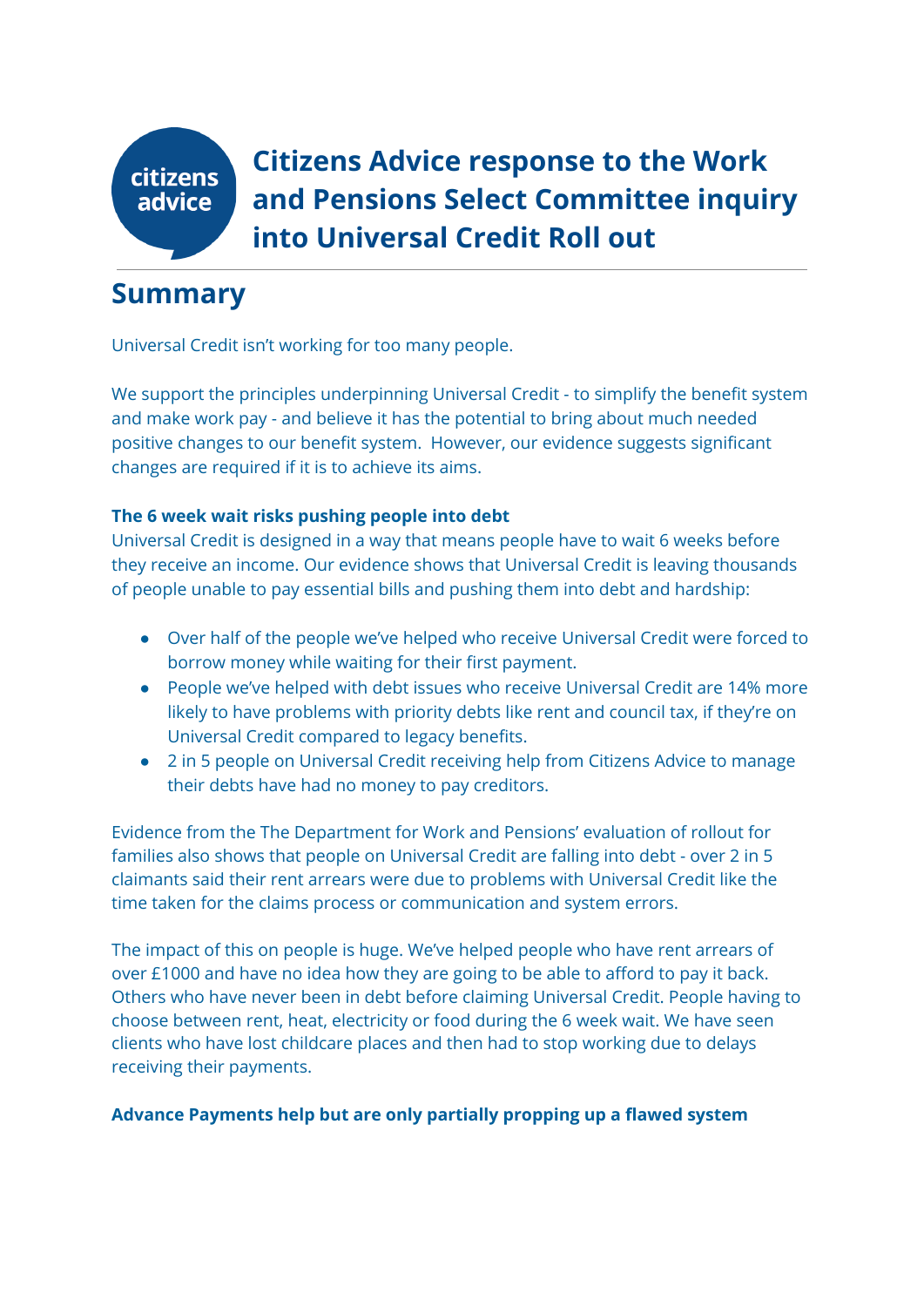We welcome the Government's decision to make Advance Payments more accessible to claimants. However this does not go far enough to fix the problems that people are experiencing. 52% of people receive advance payments and the Government want this to increase. This need for the majority to receive Advance Payments illustrates that people cannot cope with such long delays for their benefits and therefore that the 6 week wait is flawed.

Advance Payments aren't likely to be able to protect people from going into debt. They provide people with only 50% of a payment, which covers 2 weeks, and most people wait 6 or more weeks.

It's important to acknowledge that Advance Payments are a loan, which can exacerbate people's debt problems. The loan is deducted from your future Universal Credit payments. The Government capped the amount that can be taken from people's payment at 40% for creditors, however this cap does not cover the advances. Therefore people can end up receiving substantially less than they were awarded to cover their ongoing costs.

#### **1 in 5 wait longer than 6 weeks and support isn't available to fix this**

The Department for Work and Pensions data shows around 80% of people are paid in full by the end of the 6 week period. The government cites that the reason for people waiting over 6 weeks is problems with verification of evidence or people not signing the claimant commitment.

Universal Credit is a people project, rather than an IT project. To be successful people must be supported to change behavior. Universal Support was designed to help people who are struggling to adapt to the new system. However it does not cover helping people who are having issues making a claim, for example because of problems with evidence verification or their claimant commitment. Publishing the minimum standard of support available and expanding the scope of Universal Support would help to reduce the number of people waiting longer than 6 weeks.

### **Pausing the roll-out would allow the government to focus resources on fixing the problems**

We're disappointed the Government decided not to pause the roll-out of Universal Credit to fix its problems. Our evidence suggests the decision to accelerate its implementation - without having adequate fixes in place - has put tens of thousands more people at risk of debt and unable to make ends meet.

A pause would allow the Government to focus its resources on fixing the problems rather than resourcing the expansion and acceleration of roll-out. Now that rollout is accelerating we believe the government must take urgent action to ensure:

● no one is left waiting longer than 6 weeks without an income;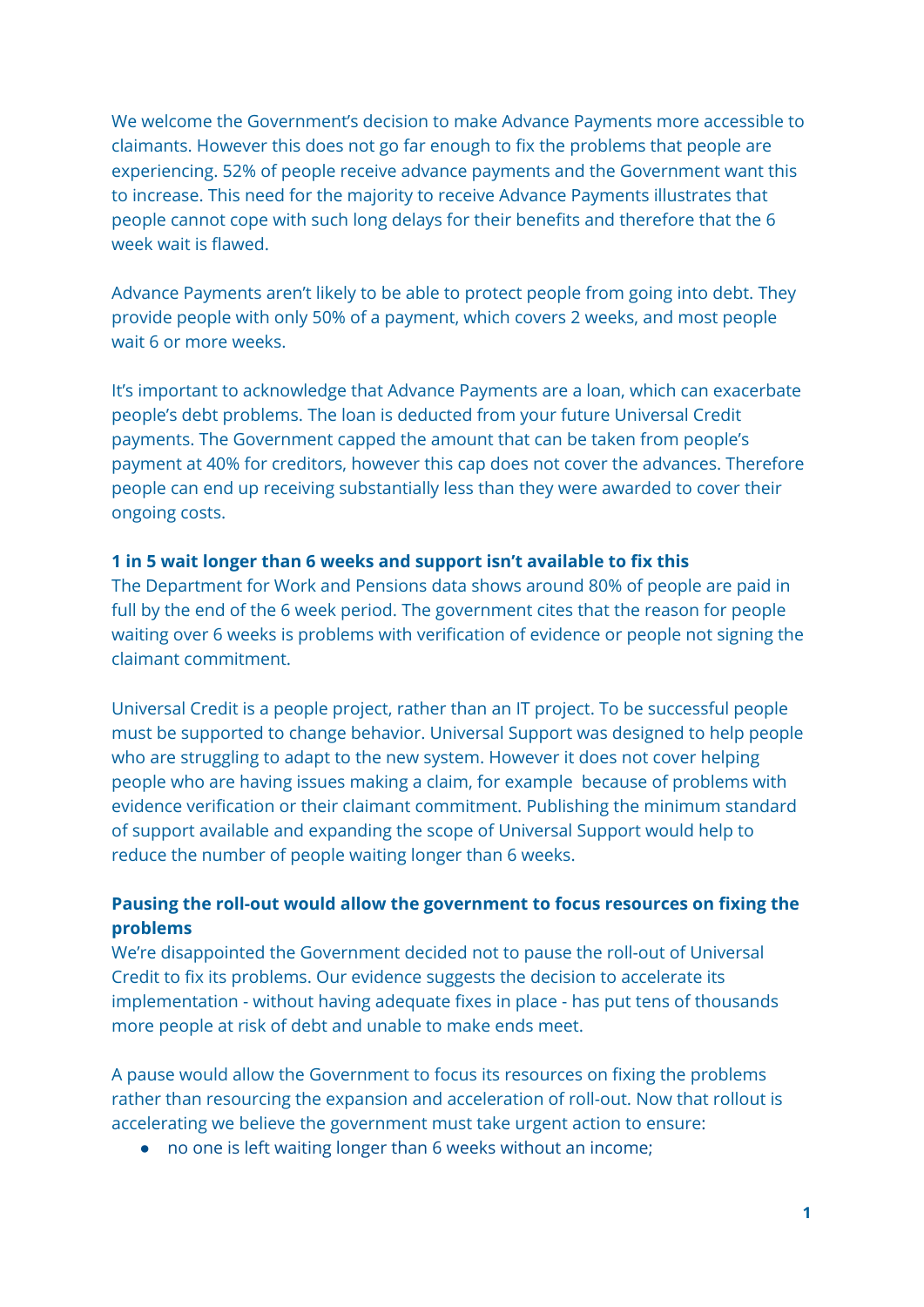- those who need it get a payment within 2 weeks, which they do not need to pay back; and
- people have access to a minimum standard of support which is shared publicly - to help them adapt to Universal Credit.

# **Background**

Citizens Advice is a charity that provides free, confidential and independent advice to help people overcome their problems. Last year we helped over 2.7 million people face to face, by phone, email or webchat and our online advice pages were viewed 36 million times.

Citizens Advice is an evidence-based organisation that aims to provide people with the advice they need, while also working to fix the underlying causes of their problems.

Citizens Advice has unparalleled evidence on the roll-out of Universal Credit:

- Citizens Advice has helped people with over 100,000 Universal Credit issues since it was introduced.
- In the last 12 months our advisers supported more than 40,000 people with more than 70,000 Universal Credit issues.
- We've had over 800,000 visits to our UC webpages in the last 6 months. Nearly half of all these enquiries relate to the initial claim.
- We are currently seeing the equivalent of 1 in 10 new Universal Credit claimants every month.
- In September 2017, 60% of the people we helped with UC lived in full service areas despite only 40% of all UC claimants being from local authorities with full service.

In April, Citizens Advice submitted [evidence](http://data.parliament.uk/writtenevidence/committeeevidence.svc/evidencedocument/work-and-pensions-committee/universal-credit-update/written/48882.pdf) on UC to the Work & Pensions Select Committee. Since then, we have continued to monitor UC closely and have published two detailed reports. We published [Delivering](https://www.citizensadvice.org.uk/Global/CitizensAdvice/welfare%20publications/Delivering%20on%20Universal%20Credit%20-%20report.pdf) on Universal Credit in July looking at delivery issues, payment delays and support for claimants. In September, we published [Universal](https://www.citizensadvice.org.uk/Global/CitizensAdvice/welfare%20publications/Universal%20Credit%20and%20Debt%20-%20final.pdf) Credit and Debt, highlighting aspects of UC which are causing or exacerbating personal debt problems. In this submission, we bring together some of this evidence, and provide the latest insight from our network of local offices.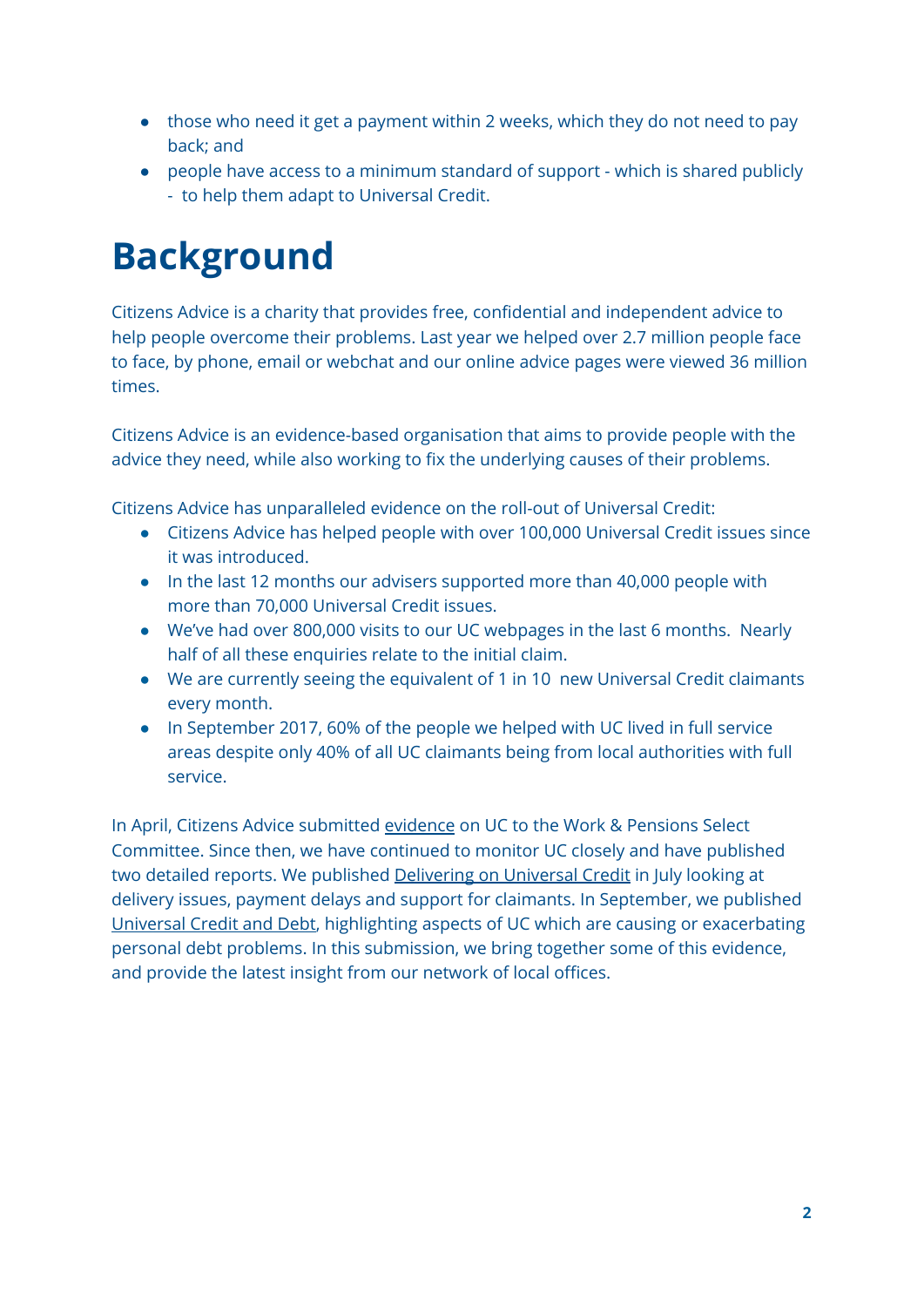# **1. Making an initial claim**

# This section addresses the following questions

- What have been the effects of the introduction of full Universal Credit service in areas where it has replaced the live service?
- How long are people waiting for their Universal Credit claim to be processed, why, and what impact is this having on them?
- What impact is Universal Credit having on rent arrears, what effect is this having on landlords and claimants, and how could the situation be improved?
- Is the advance payment system appropriate and is there adequate awareness of its availability?

## **Summary**

The government has acknowledged the problems people face when waiting for their first payment of Universal Credit. In this chapter, we welcome the government's decision to refresh guidance on **Advance Payments** and discuss how the Advance Payment system can be improved. Advance Payments are loans up to the value of half of a claimant's first payment. Awareness needs to be raised about Advance Payments and the rules that apply to them. Our evidence suggests that, even with improvements, they cannot be sufficient to address the problems faced by people claiming Universal Credit.

We then explore the reasons that **1 in 5 people are waiting six weeks or more** for their first Universal Credit payment. This includes administrative delays, difficulty making online claims, confusion about which benefits to claim and evidence requirements for complex claims. We look at the impact of the six week wait and longer delays. The current approach risks causing people hardship and pushing people into **debt and arrears**.

# **Recommendations**

The government should take the following steps to ensure Advance Payments work for everyone who needs one:

- Make Advance Payments non-repayable or consider alternative ways of getting a non repayable payment to claimants earlier.
- Increase awareness through all possible channels
- Proactively target those most likely to need Advance Payments
- Make it easier to claim Advance payments
- Help those requiring Advance Payments to stabilise their finances for the longer-term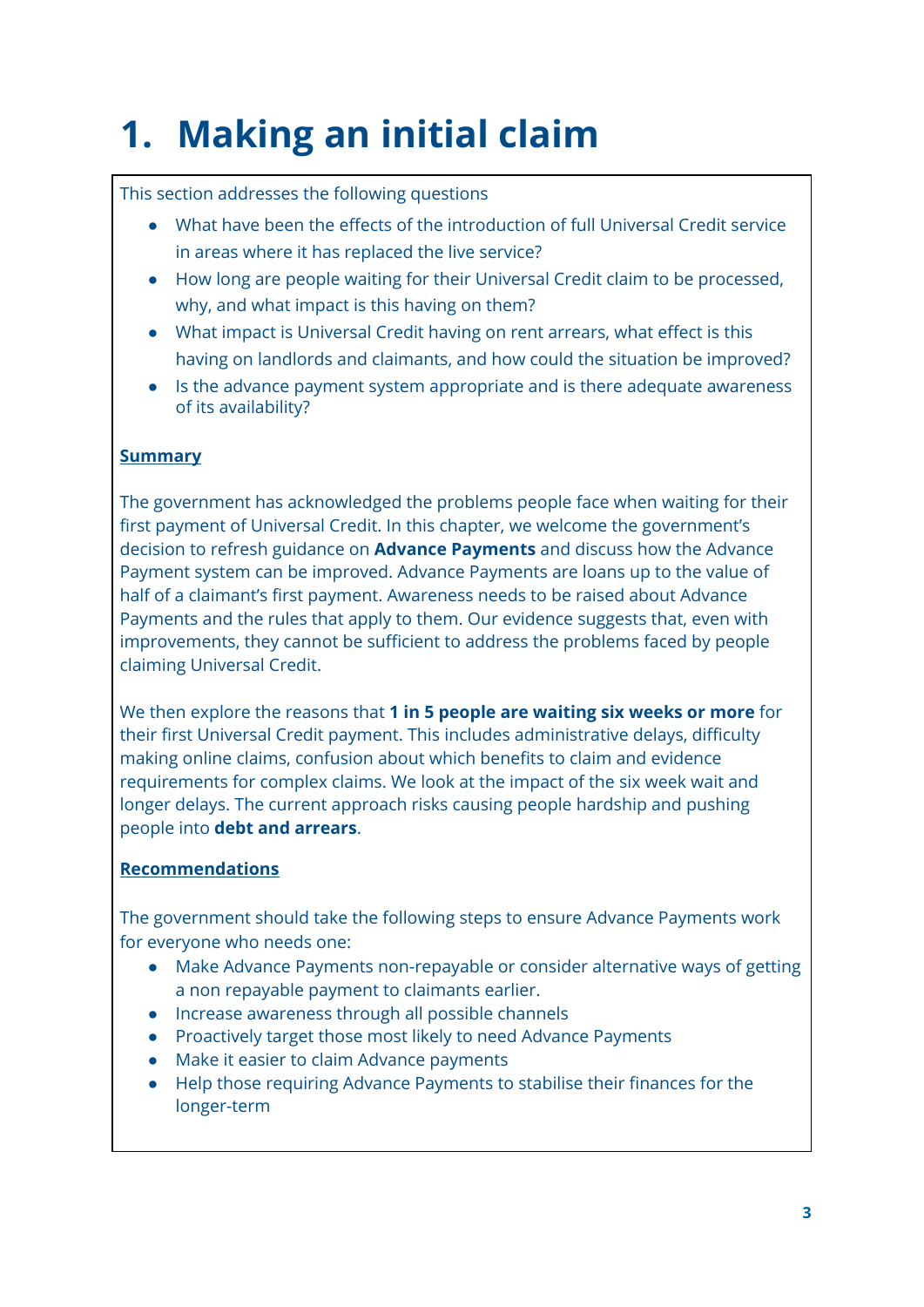To reduce the amount of time people are waiting for their award government should also:

- Remove the seven waiting days at the start of a claim, to reduce the waiting period by a week
- Reduce additional delays for first payment by reviewing evidence requirements for housing and childcare costs and improving communications to claimants and providers or landlords relating to this
- Develop a centralised system to help claimants evidence their childcare costs. This could form part of the Government's new online childcare service.

# **Advance Payments**

Many people are struggling with the six week or more wait between applying for Universal Credit and receiving their first payment. The main financial support available to help people through the initial wait is an Advance Payment. All of this submission is based on the current guidance for Advance Payments not new guidance which is due to be released. Advance Payments (APs) are worth up to 50% of a claimant's estimated UC monthly payment<sup>1</sup>. These payments are loans which claimants must pay back from their ongoing Universal Credit payments within the first 6 to 12 months of their claim.<sup>2</sup> Currently claimants are asked over what time period they would like to pay back the loan, rather than being offered the full 6 or 12 months. In very exceptional circumstances a claimant may be able to get a 3 month break on repayments.

Advance Payments are only available once and only during the first assessment phase, unless the claimant has a change of circumstance. This section does not apply to Advance Payments for changes of circumstance as these follow different rules.

We welcome the Secretary of State's announcement that guidance will be reviewed to ensure more people can access Advance Payments. However, they are **not sufficient in their current form** to fully address the problems.

First, the **level of financial support** offered by Advance Payments is often not enough to prevent claimants being forced to borrow or fall into arrears. The maximum Advance Payment someone can receive is half of what DWP calculates they need for living and housing costs for a month. They must then stretch this over six weeks - and one in five will wait even longer for a full payment. Few claimants will have any savings to rely on and many will be making a claim for UC at a time when they are already experiencing hardship, such as having lost a job. In these circumstances, Advance Payments cannot cover all costs of rent, food and basic bills for such a long period.

<sup>&</sup>lt;sup>1</sup> Although this level is capped at  $6 \times 40\%$  of the standard allowance

 $2$  Advance Payments are different for those who have recently been on legacy benefits. This group have 12 months to repay their Benefit Transfer Advance, whereas those new to welfare benefits have 6 months to repay their new claims Advance Payment.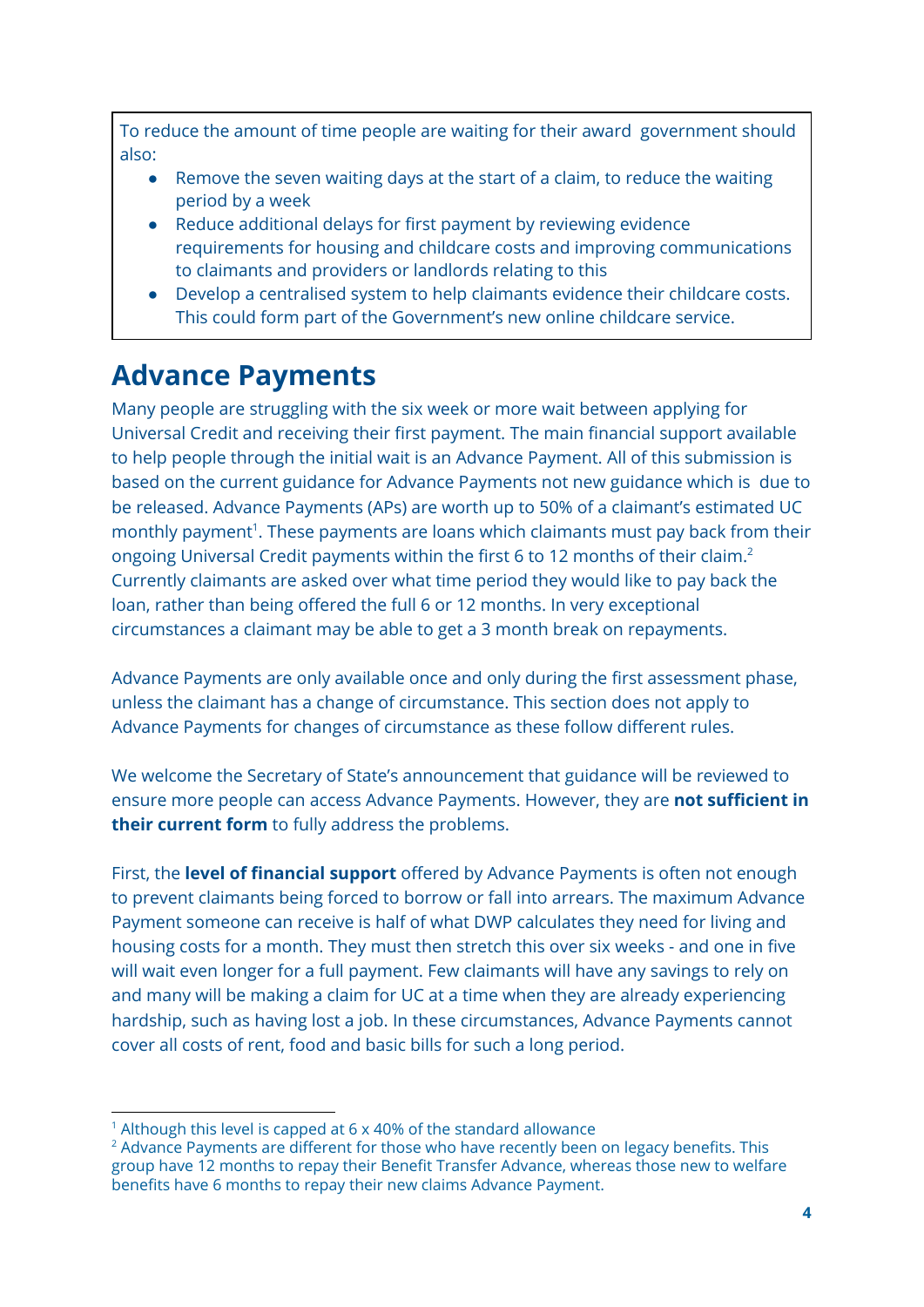#### **Client case study:**

Eman was employed by an office services company but was made redundant. On 15th February 2017, after only a month's employment. Shortly after this, she applied for UC . At an appointment at her Jobcentre, she was told that her first UC payment would be on 8th April so she applied for an Advance Payment. When the time came, she did not receive her payment. When she contacted her Jobcentre Eman was told that she had allegedly earned £330.60 during March, so she would now not get any UC until May. This was Eman's final payment from her former employer, but because she received it later than she expected and after the start of the UC Assessment Period from 2 March - 5 April, this payment was understood to be earnings for March, rather than February. Therefore, Eman was not eligible for any UC payment until May. As Eman had already had one Advance Payment, she was not eligible for another. Her last wages had been used to cover outstanding costs from February and her Advance Payment was not enough to pay her ongoing bills and allow money for food.

Second, **Advance Payments are loans**, meaning people are getting into debt at the very beginning of their UC claim - if they aren't already. Currently their monthly payments will be reduced as the loan has to be paid off within 6 or 12 months, depending on what the claimant decides and their circumstances. These repayments will begin even for claimants who do not receive a first full payment. Many are not aware of the ability to pause repayments for 3 months and others struggle to get this extension. Given each claimant's payment level is set at the amount DWP calculates they need to meet basic living costs, reduced payments over a long period risks people falling into a cycle of borrowing. This is even more of a risk where 1 in 5 claimants are not getting full payments immediately.

On top of these Advance Payments repayments, a claimant may also be repaying up to 40% of the standard allowance in other debt deductions, including up to 20% for rent arrears. Debt can then undermine financial work incentives, as people find that any increase in earnings is eaten up with repayments. This risks contradicting the basic aims of UC.

#### Third, **there are challenges with the way Advance Payments are currently**

**administered.** Claimants cannot access an Advance Payment before their claim has been 'verified', meaning they have provided documentation such as a passport or driver's licence. As our report *Delivering on Universal Credit* set out, 57% of our survey respondents in full service areas had struggled with the Verify process - some with the online service, and others because they did not hold the documents needed. $3$  These issues can then delay people receiving the financial support they need.

<sup>&</sup>lt;sup>3</sup> Citizens Advice, [Delivering](https://www.citizensadvice.org.uk/Global/CitizensAdvice/welfare%20publications/Delivering%20on%20Universal%20Credit%20-%20report.pdf) on Universal Credit, pp.26-7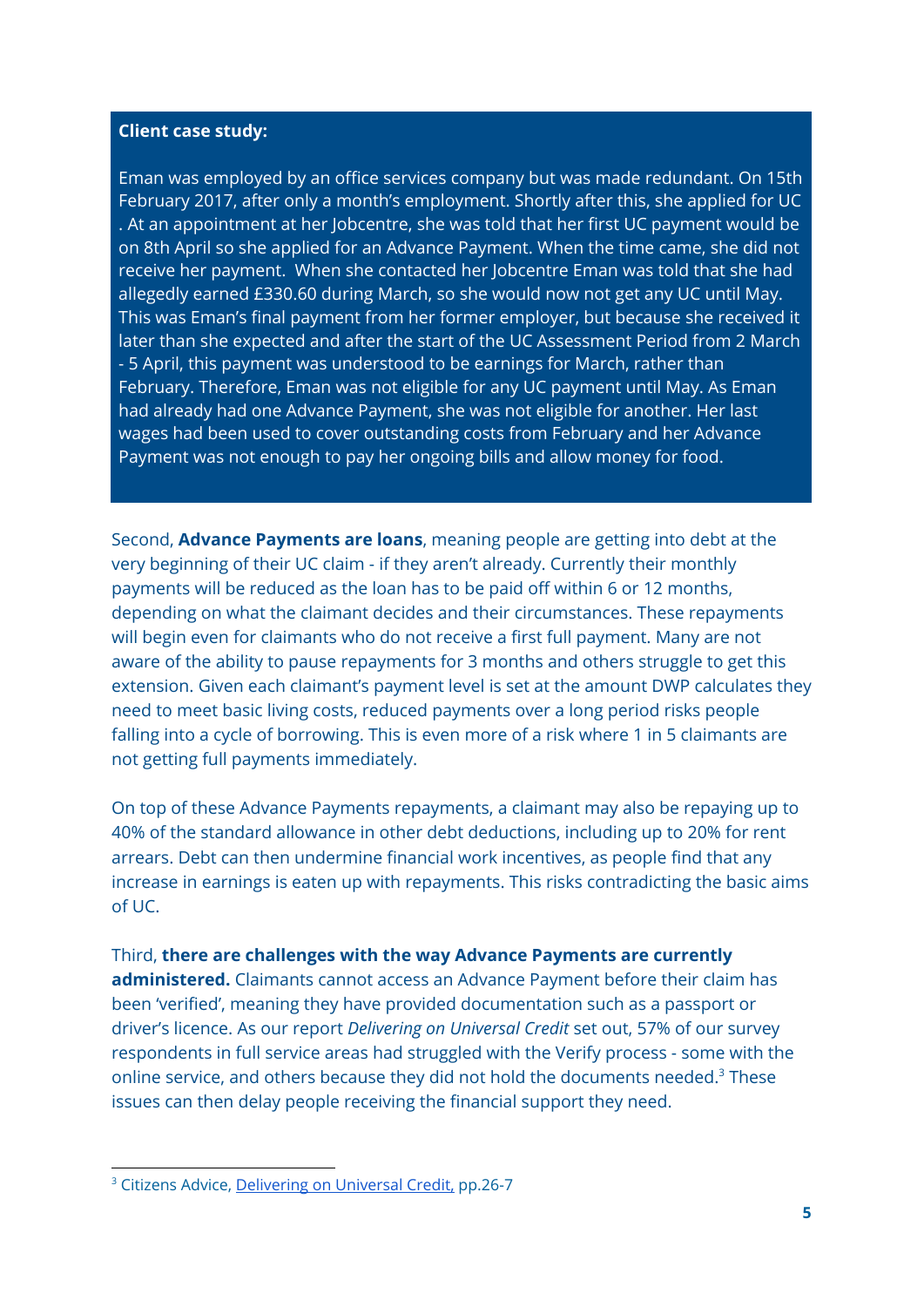Further challenges exist as claimants are not told the maximum loan available to them or the maximum length of time they have to repay it.<sup>4</sup> Only if a request is higher than the 50% cap are they told what this figure is. This could lead to claimants missing out on support they need and are entitled to, simply because they are unaware of what they can access.We understand that new guidance will be looking at this issue.

Finally, **awareness of the existence of APs is still not widespread**. Of Citizens Advice UC clients we surveyed in full service areas, one in three (33%) respondents had not been told about APs. Of this group, 71% suggested they would have taken one had they known about them.<sup>5</sup> DWP has announced that revised guidance on APs will be published to raise awareness, which is welcome, but has not yet specified the changes which will be made.

The latest statistics from July 2017 suggest that 52% of new claims to UC full service now receive an Advance Payment. This has improved since April 2017 when 38% received Advance Payments. However, in January 2017, this figure was 50%.<sup>6</sup> Current guidance states that APs are only for claimants in 'financial need'. This is defined as: "a serious risk of damage to the health or safety of [the claimant] or any member of their family."7 This definition could mean that many who need this assistance are not offered it.

#### **Recommendations for Advance Payments:**

It is welcome that DWP are looking again at the system of advance payments. There are a number of steps that could be taken that would help ensure Advance Payments get to those who currently need them:

- **Making Advance Payments non-repayable or consider alternative ways of getting a non repayable payment to claimants earlier:** at the minimum, this should apply to anyone who is likely to struggle with repayments - those transferring from legacy benefits and those already in financial hardship, such as debt and arrears, or those who only have a weeks wages to stretch over the 6 week wait.
- **● Increase awareness:** Make sure everyone moving onto Universal Credit is told (via their claim form, a Work Coach, in their journal, and as automated information if they make a call to the UC helpline) that they are able to access an Advance Payment
- **● Proactively target those most likely to need APs:** These individuals can identified in a number of ways, including using questions in a claim form to identify financial distress, including existing debts and previous income. APs should also be offered to anyone who is moving to UC from the legacy benefit system and to all those eligible for Alternative Payment Arrangements or Personal Budgeting Support.

<sup>4</sup> DWP, Universal Credit Advance Payment [Guidance](https://www.whatdotheyknow.com/request/379542/response/920984/attach/3/4c.Universal%20Credit%20Advance.pdf?cookie_passthrough=1)

<sup>&</sup>lt;sup>5</sup> Survey of Citizens Advice UC clients in full service areas Aug 2016 to Sep 2017 N=786

<sup>6</sup> DWP, Universal Credit Statistical Ad Hoc: Payment [Advances,](https://www.gov.uk/government/uploads/system/uploads/attachment_data/file/648831/universal-credit-payment-advances-statistical-ad-hoc.pdf) October 2017.

<sup>&</sup>lt;sup>7</sup> Guidance on Benefit [Advances,](http://www.cpag.org.uk/sites/default/files/Benefit%20Processing%20and%20Decision%20Making%20guidance%20STBA%20March%202015.pdf) 2015.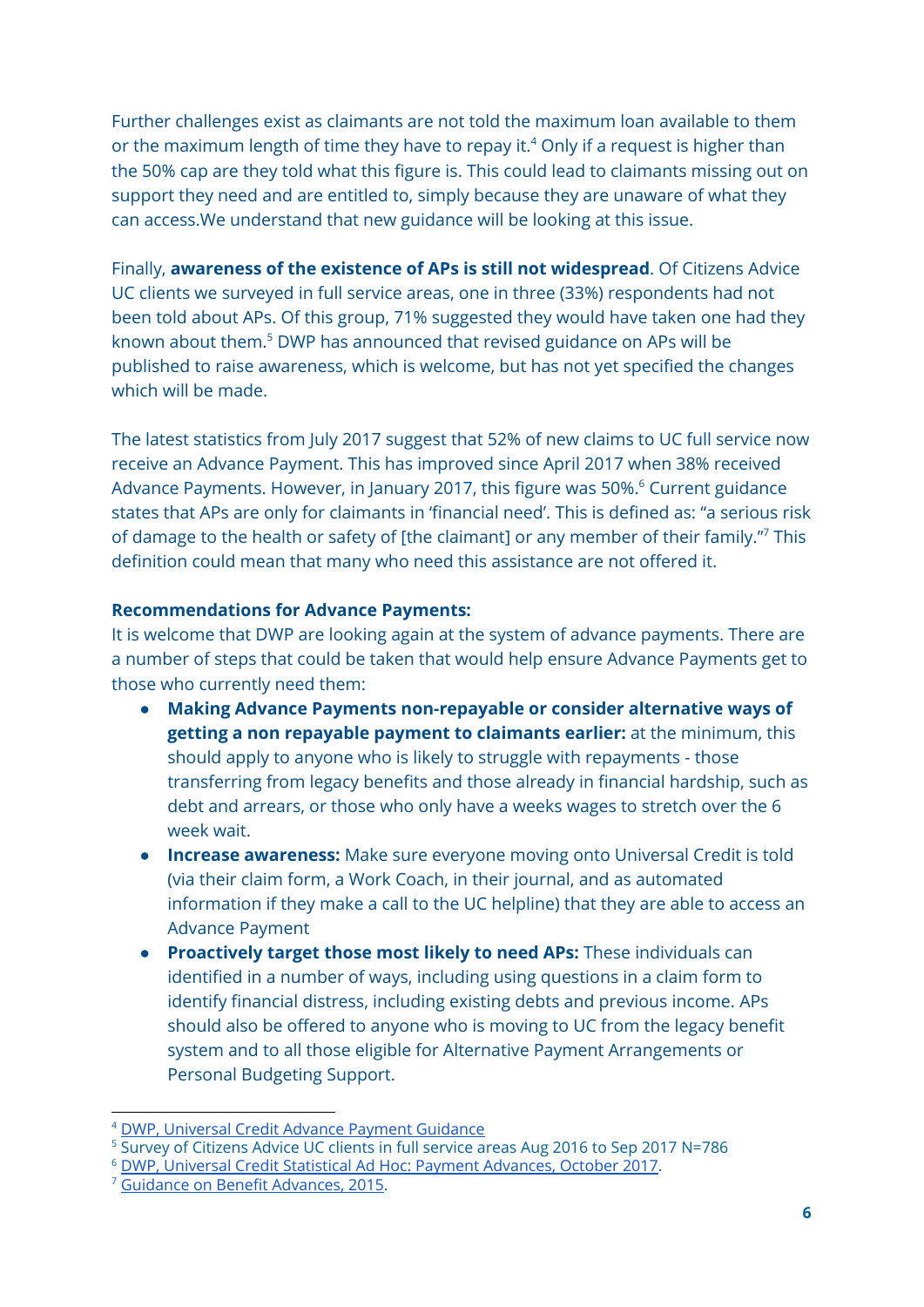- **● Make it easier to claim APs:** Allow work coaches to award APs and claimants to request them via their journal, in addition to the option of calling the helpline. Evidence required to demonstrate financial need should be minimal. People should be told upfront how much they are able to get and how long they have to repay it.
- **● Help those requiring APs to stabilise their finances for the longer-term:** Anyone who asks for an advance payment should be referred to funded Personal Budgeting Support - and those with existing debts should be referred to funded debt advice.

Whilst it won't resolve the flaw of a 6 week wait at a bare minimum Government should:

- **Making repayments more manageable**: APs should be included in the cap on deductions from a UC award. The repayment period should be extended to allow for affordable repayments and Advance Payments should not start to be collected until a claimant's *full* UC payment is in place.
- **Increasing the maximum level of payment:** The current cap of 50% of estimated payment could be raised, meaning APs become a more realistic option for covering living costs and avoiding borrowing.
- **Ensure people can access advances if they haven't been paid on time:** APs are only available to people during their first month's assessment period. However, one in five new UC claimants do not receive a full UC payment even after their first assessment period has passed.<sup>8</sup> Some form of benefit advance should therefore be available to all UC claimants who need one in this situation.

# **Wait for initial payment**

In our response to the previous inquiry on Universal Credit, we highlighted a range of problems with the initial claim for UC which were causing confusion and hardship for claimants.<sup>9</sup> At Citizens Advice when a person comes to us for help we record the type of enquiry they have. In April 2017, we introduced more detailed data recording for our Universal Credit advice. This has allowed us to monitor which aspects of UC our clients need most help with. Help with the initial claim currently accounts for just over 40% of all the advice we give about UC:

<sup>8</sup> 80% figure refers to the last confirmed percentage from week commencing 31/07/17. Source: Universal Credit Statistical Ad Hoc: Payment [Timeliness](https://www.gov.uk/government/uploads/system/uploads/attachment_data/file/648800/universal-credit-payment-timeliness-statistical-ad-hoc.pdf) (October 2017)

<sup>&</sup>lt;sup>9</sup> Citizens Advice, Written response to the Work and Pensions [Committee](http://data.parliament.uk/writtenevidence/committeeevidence.svc/evidencedocument/work-and-pensions-committee/universal-credit-update/written/48882.pdf) inquiry into Universal [Credit,](http://data.parliament.uk/writtenevidence/committeeevidence.svc/evidencedocument/work-and-pensions-committee/universal-credit-update/written/48882.pdf) April 2017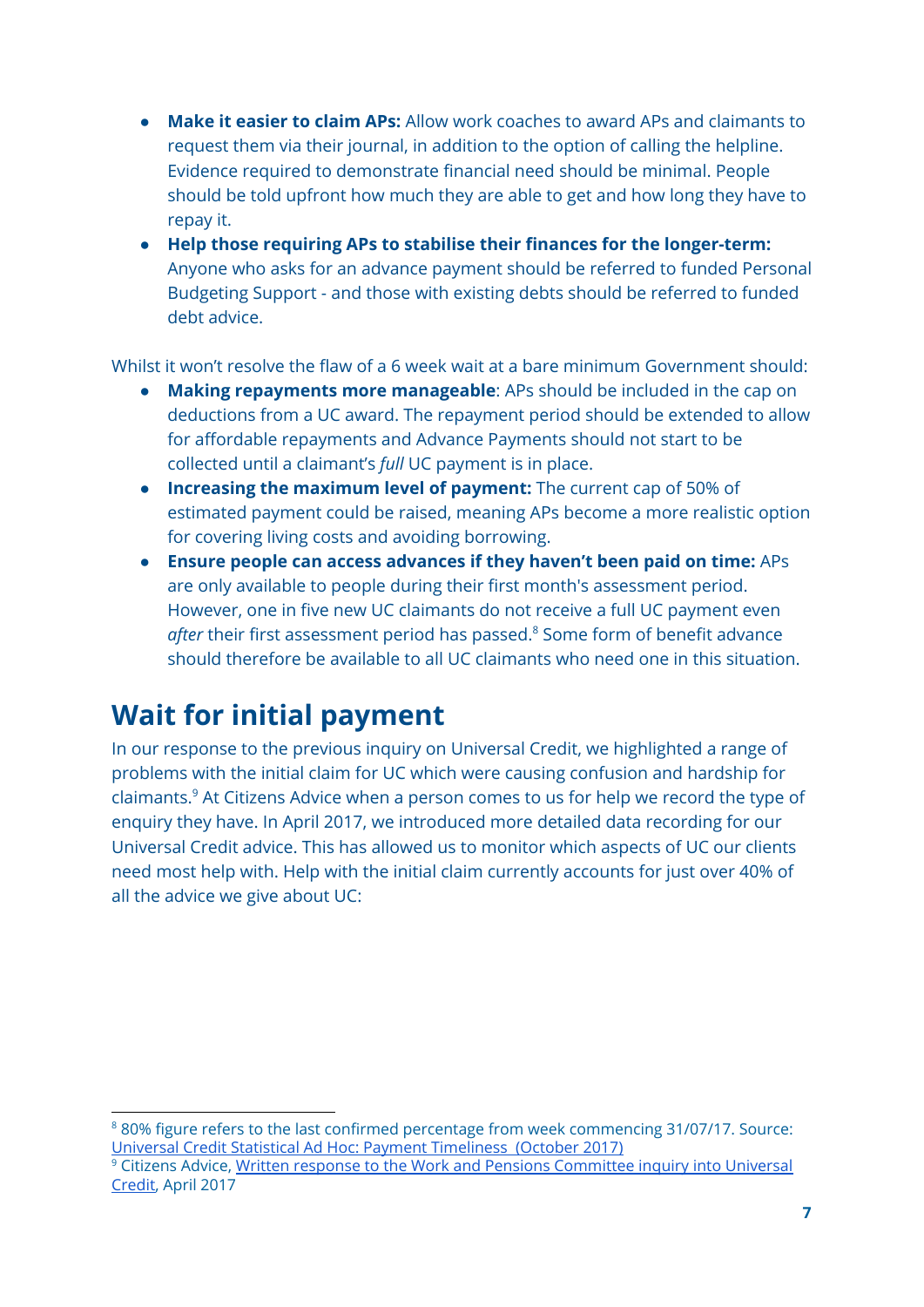

#### **Chart 1: Proportion of UC part 2 issue codes by month April 2017 10**

The advice we give on an initial UC claim is made up of a wide range of issues, but the initial wait for payment is the second most common, behind calculation of entitlement. $^{\mathrm{11}}$ 

# **How long are people waiting for their first UC payment?**

DWP's figures covering all new claimants in full service areas show that, as of July 2017, 80% of claimants were receiving their complete first payment on time. $^{12}$  These figures have improved from lows of 53% at the beginning of March 2017 and are now showing much smaller improvements. DWP predict they will have increased payment timeliness slightly throughout August and September 2017. However, even with these improvements, **1 in 5 people are still waiting more than 6 weeks (or 5 weeks when waiting days don't apply) for their first full payment**. This also includes 12% of claimants who do not even receive a partial payment after 6 weeks. As rollout gathers

Source: Citizens Advice UC advice issue code data April 2017 to September 2017

<sup>10</sup> Excludes 'other' and 'not recorded' codes

<sup>&</sup>lt;sup>11</sup> Between April and September 2017, 14% of clients given advice about the initial claim needed help with the initial wait for payment. 46% needed advice about calculation. Source: Citizens Advice UC advice issue data April 2017 to September 2017 (excludes 'other' and 'not recorded categories')

<sup>&</sup>lt;sup>12</sup> 80% figure refers to the last confirmed percentage from week commencing 31/07/17. Source: Universal Credit Statistical Ad Hoc: Payment [Timeliness](https://www.gov.uk/government/uploads/system/uploads/attachment_data/file/648800/universal-credit-payment-timeliness-statistical-ad-hoc.pdf) (October 2017)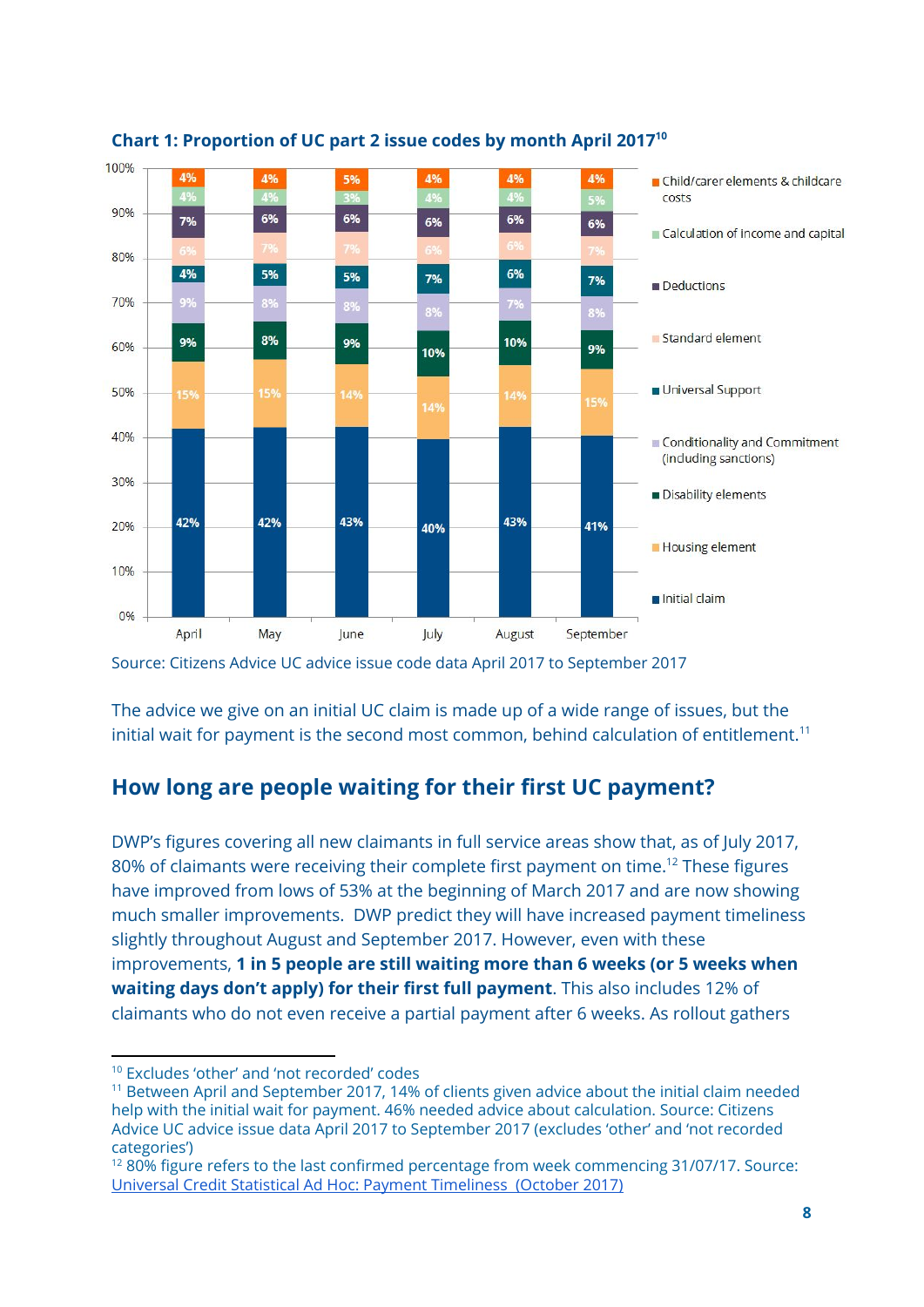pace, tens of thousands of new claimants throughout the country will face these extended periods without income.

For the most vulnerable or those with extra support needs, these problems can be even greater. In our report *Delivering on Universal Credit* we found that more than 1 in 3 of the people we helped in full service areas were waiting over 6 weeks for their first payment, with 11% waiting more than 10 weeks. 13

# **What causes long waiting times?**

#### **The design of Universal Credit means a 5 or 6 week wait is built into the system**.

New claimants must wait for the first seven days without entitlement (although those moving from legacy benefits and some other groups should be exempt<sup>14</sup>). The benefit is then paid monthly in arrears, meaning all claimants must wait for a calendar month's 'assessment period', followed by a week to process the payment. This means new claimants wait a minimum of six weeks and those transferring from the legacy system a minimum of five weeks.

This inbuilt wait is challenging for many people, but DWP data and Citizens Advice evidence show that many people are waiting longer than six weeks. These **longer delays are often linked to the complexity of a claim and the process.** This is more of an issue in full service areas, where claimants in more complex circumstances are required to claim UC for the first time. This includes claimants who would be receiving Income Support or Employment Support Allowance in the legacy benefit system. From the evidence we have three causes of delays are identifiable:

### **1. Confusion about whether people should claim UC or legacy benefits and when they should make a claim**

Our advisers tell us that the people that we help struggle to understand how Universal Credit works, which elements of the benefit they are entitled to, and whether they should be claiming it or a legacy benefit instead. Advisers note that sometimes DWP staff are also unsure about this meaning that claimants can face additional delays following poor advice. This confusion may increase over the next 3 months as (according to the latest [commencement](http://www.legislation.gov.uk/uksi/2017/952/contents/made) order) some Jobcentres due to transition to full service will be staggering the rollout with different postcode districts moving over at different times. This means multiple benefit systems may be in place in one area and Jobcentre including: the 6 legacy benefits, 2 old style contribution benefits, 2 new style contribution benefits, live service UC and full service UC.

Some of our clients come to us for help as they are confused about when to make a claim, particularly when they are expecting a final wage payment from their last job. Our

<sup>&</sup>lt;sup>13</sup> Citizens Advice, [Delivering](https://www.citizensadvice.org.uk/Global/CitizensAdvice/welfare%20publications/Delivering%20on%20Universal%20Credit%20-%20report.pdf) on Universal Credit, p22

<sup>&</sup>lt;sup>14</sup> Examples of exemptions are listed on Gov.uk via the following link: <https://www.gov.uk/universal-credit/how-youre-paid>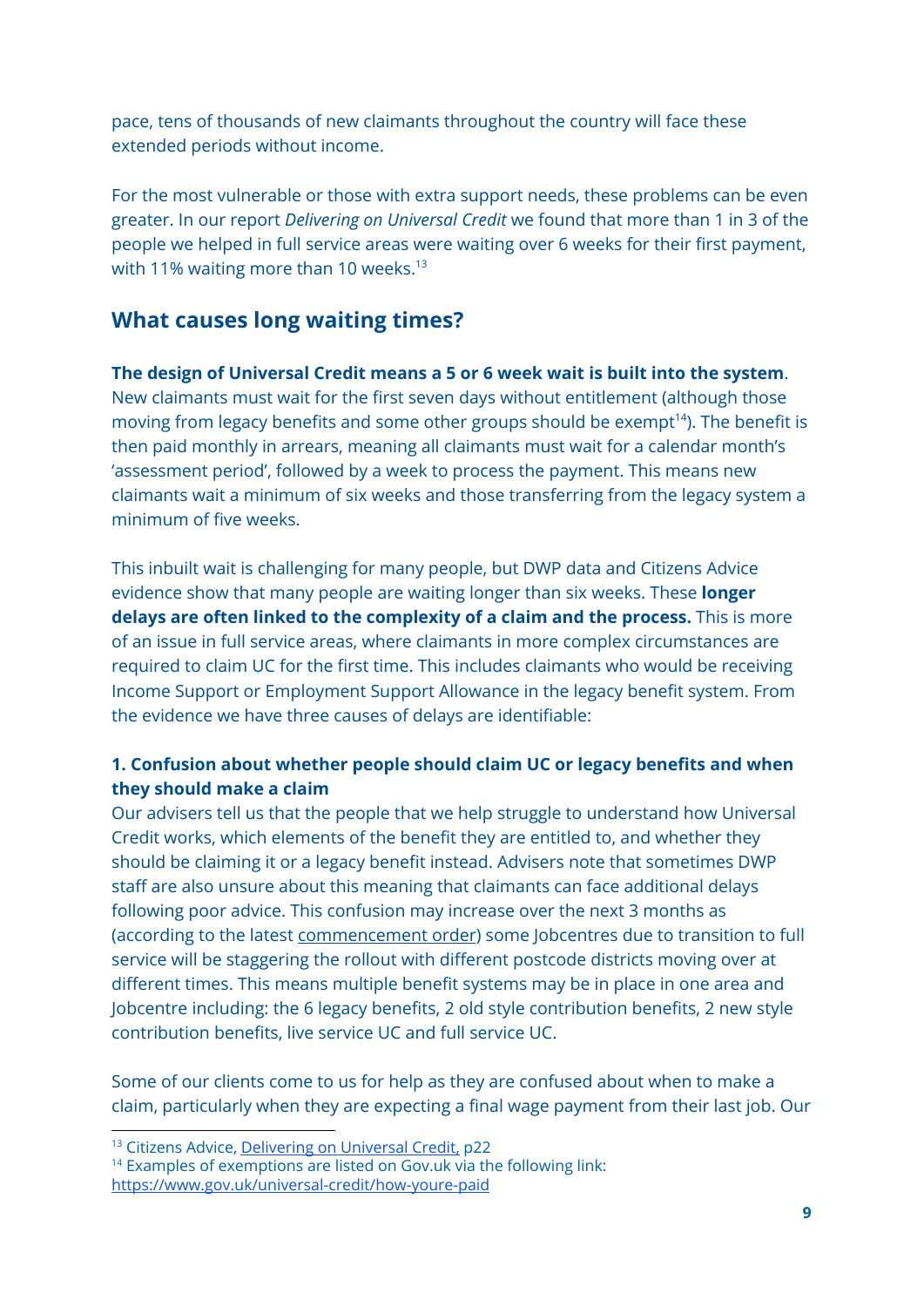previous submission describes in detail how making a claim at different times can have a significant impact on the first payment amount. $^{15}$ 

#### **2. Difficulties making an online claim**

Online claims are proving difficult for some people, leading to delays in registering a claim and receiving initial payments. In the UK, 1 in 10 adults have never used the internet<sup>16</sup>, and 1 in 5 lack basic digital skills<sup>17</sup>. Problems with digital skills and/ or access could delay the start date of a claim, adding to the inbuilt initial wait.

#### **3. Evidence requirements for complex claims**

Claims in full service areas can be more complex and take longer to process due to the additional evidence requirements needed for elements such as housing costs and childcare.

As part of the claimants process claimants must first **verify their identity online.** Three in five (60%) of the people we help in full service areas found verifying their identity online difficult.<sup>18</sup> Some found an online process challenging, others lacked the relevant documentation, such as a passport or driver's licence, whilst others encountered technical problems with the service. If claimants cannot complete the online verification process, they are not always made aware that they have alternative options, such as a face-to-face appointment at the Jobcentre.

## **Client case study: Difficulty verifying identity leads to problems registering claim**

Usain's sister tried to make the claim for Universal Credit on line for him, as he has no computer access. There was a problem with verifying Usain's identity, as he has neither a Passport nor a Driving Licence and his sister was not able to register his claim. They eventually found out that those who have difficulty in registering online for UC need to click on the option on the screen that says they cannot verify online, and then contact the helpline within seven days. Usain had difficulty getting through to speak to anyone on the helpline, and used all his phone credit up in trying, by the time he managed to get help his claim had expired and he had to start the process again.

Claimants must then provide **evidence of their childcare and housing costs**. This must be recently dated and in an acceptable form (for example, on headed paper).

<sup>&</sup>lt;sup>15</sup> Citizens Advice, Written response to the Work and Pensions [Committee](http://data.parliament.uk/writtenevidence/committeeevidence.svc/evidencedocument/work-and-pensions-committee/universal-credit-update/written/48882.pdf) inquiry into Universal [Credit,](http://data.parliament.uk/writtenevidence/committeeevidence.svc/evidencedocument/work-and-pensions-committee/universal-credit-update/written/48882.pdf) April 2017

<sup>16</sup> ONS. (2016) Internet users in the UK: 2016

<sup>17</sup> Go On UK and Ipsos Mori. (2015) Basic Digital Skills UK Report 2015

<sup>&</sup>lt;sup>18</sup> Survey of Citizens Advice UC clients in full service areas August 2016 - Sep 2017 N = 739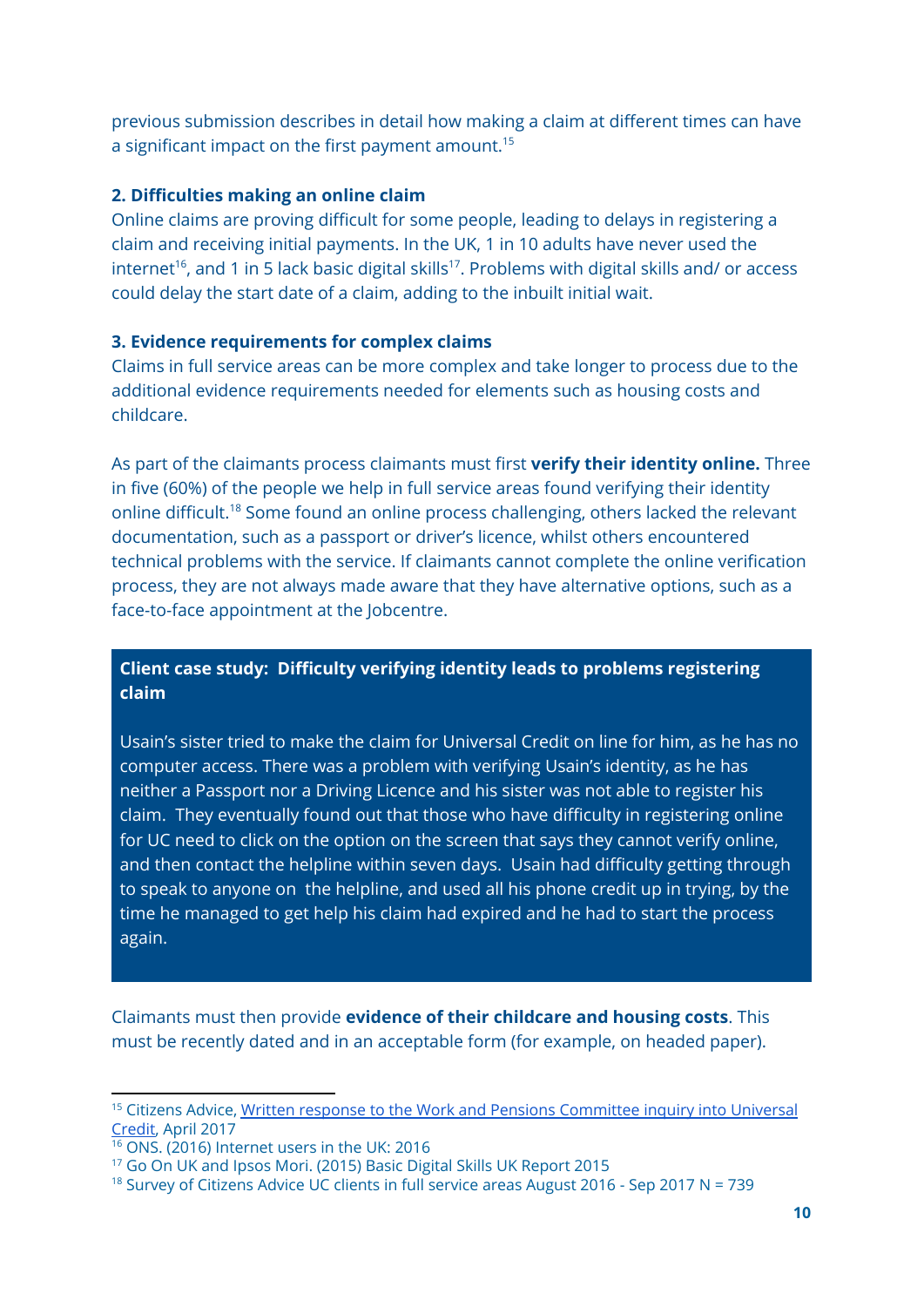Additionally our advisers tell us that, in a number of cases, information given to claimants about what is required can be inconsistent and prove incorrect.

There is **a limited period of time to provide evidence.** Problems can lead to delays to initial payments, or claimants not receiving their full entitlement in their first payment. For example, if someone cannot produce their tenancy documents on time (perhaps because they have held their tenancy for a long time or they cannot access documents from their landlord), their housing element will not be paid in their first payment, which could mean they build up 10 to 12 weeks rent arrears. In the private rented sector, some landlords move to evict at this stage.

#### **Client case study: Difficulty proving housing costs**

Phil is living in a local authority that has had full service UC for six months. He recently moved out of his family home into private rented accommodation and was told he needed to claim UC.

To receive housing support, Phil needed a copy of his tenancy agreement. He was struggling to contact his landlord, and when he finally reached him, the landlord was not willing to provide a tenancy agreement until all Phil's rent was settled. Phil needed the tenancy agreement to get his housing costs paid, but he couldn't get the tenancy agreement without paying his rent.

A Citizens Advice adviser spoke to Phil's landlord and convinced him that the tenancy agreement would ensure he could start paying back his rent arrears. However, by this point, Phil had already received his first UC payment without housing costs. This meant he was going to accrue at least ten weeks of rent arrears by the time he received his a UC payment with housing costs included.

Despite improvements to instructions in the online claim form and guidance for work coaches and landlords, providing evidence remains a significant problem. **More than a third (39%) of the clients we surveyed in full service areas told us they found it difficult to prove their housing costs**,<sup>19</sup> with a similar proportion finding it difficult to provide other types of evidence (40%). $^{20}$  Over a third (35%) also told us they found the face to face evidence interview difficult. $^{21}$  We hope that the continued development and rollout of the landlord portal for social tenants will assist claimants in verifying their housing costs and reduce the number of people who miss out on their housing element in their first payment. It is not clear what steps are planned for private tenants.

# **Additional flexibilities and the initial wait**

<sup>19</sup> Survey of Citizens Advice UC clients in full service areas Aug 2016 - Sep 2017, N=718

<sup>&</sup>lt;sup>20</sup> Survey of Citizens Advice UC clients in full service areas Aug 2016 - Sep 2017, N=712

<sup>&</sup>lt;sup>21</sup> Survey of Citizens Advice UC clients in full service areas Aug 2016 - Sep 2017, N=744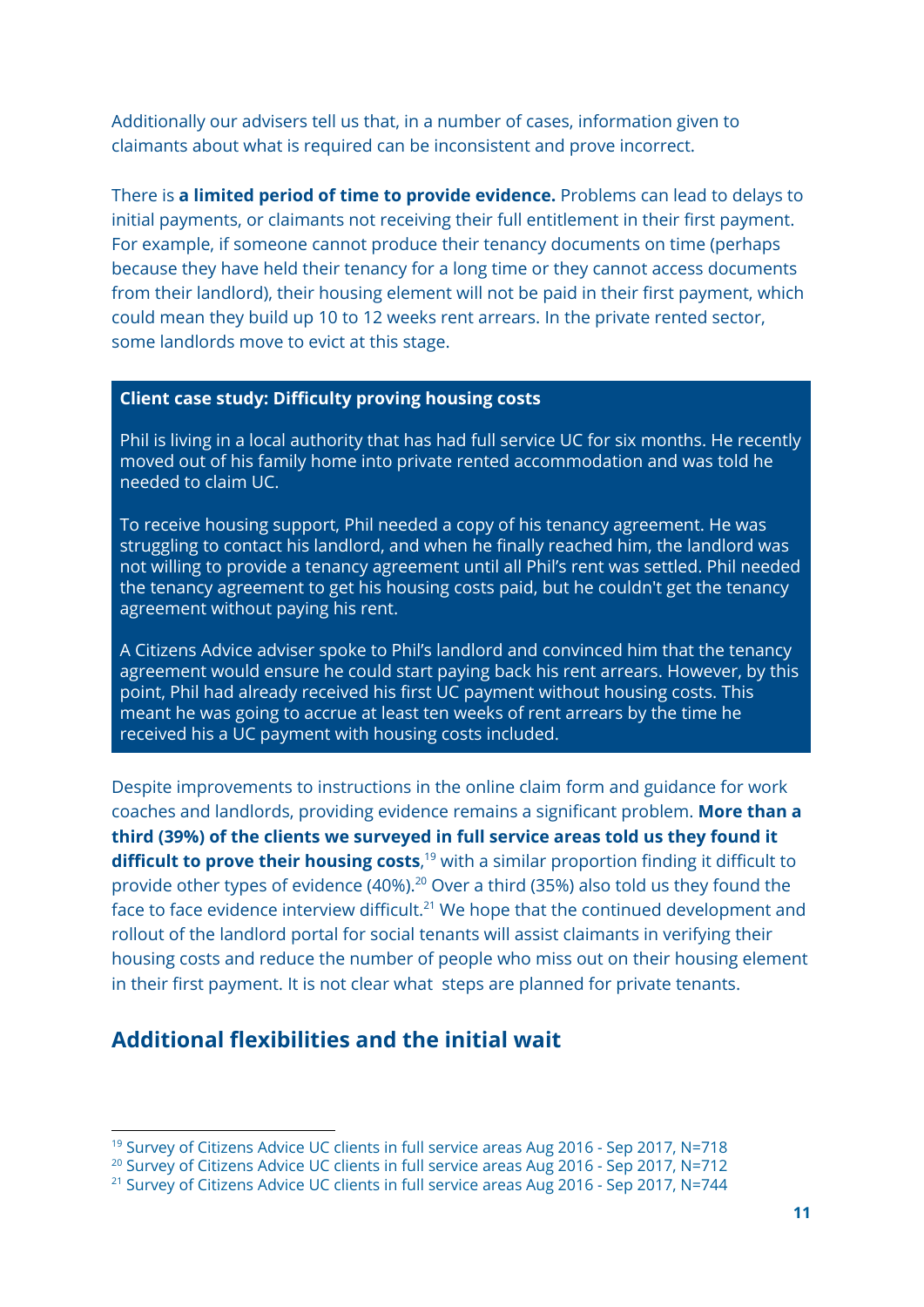Twice monthly payments are available to most new UC claimants in Scotland and Northern Ireland. Whilst a welcome measure to support claimants with budgeting in the long term - particularly for those who are used to budgeting over shorter periods - this is not available until after the first assessment period meaning these flexibilities won't address the six week wait for payment. Depending on how flexibilities are introduced, there is a risk that this could create additional problems. For example if a claimant were to receive a half month payment after the 6 week wait, rather than a full month payment, they face living on a 2 week payment for 7 or 8 weeks.

# **Impacts of initial wait for payment**

#### **How are people coping with the initial wait for payment?**

The built-in wait for payment requires UC claimants to have savings, money from their previous employment or benefits payments that are sufficient to cover their costs for 5 or 6 weeks. For many people moving onto UC this is not the case. Our survey of clients in UC full service areas found that under a quarter (22%) were able to use wages and less than a fifth (18%) used savings to pay for essential costs during their first wait for payment (see Chart 2 below).

#### **Client case study: Money worries when circumstances change**

Sarah made a claim for UC in July 2017, after her grandmother - with whom she had been living and working for as a full time carer - moved into a residential care home. Sarah was told she would not receive her first payment until 2nd September. As her Carer's Allowance had been stopped, Sarah was concerned that she would not have enough money to live on while she waited. When our adviser saw her at the end of July, Sarah had not yet received a date for her UC interview so was not yet able to ask for an Advance Payment. She had no money and was relying on food banks.

#### **The impact in terms of debt and arrears**

For those who lack final wages or savings, many have to borrow money, stop paying bills, or rely on foodbanks to get by. In our *[Universal](https://www.citizensadvice.org.uk/Global/CitizensAdvice/welfare%20publications/Universal%20Credit%20and%20Debt%20-%20final.pdf) Credit and debt* report we found that **over half the people we've helped with UC were forced to borrow money during the wait for their first payment.**<sup>22</sup> Others end up falling into arrears. As chart 2 below shows, 1 in 4 people we surveyed in full service areas couldn't pay all or some of their rent, a quarter couldn't pay other types of bills, and almost 1 in 5 (17%) couldn't pay for some, or all, of their energy costs.

### **Chart 2: Proportion of full service survey respondents who used different ways to pay for essential costs during their wait for first payment**

<sup>&</sup>lt;sup>22</sup> Citizens Advice, [Universal](https://www.citizensadvice.org.uk/Global/CitizensAdvice/welfare%20publications/Universal%20Credit%20and%20Debt%20-%20final.pdf) Credit and debt, p15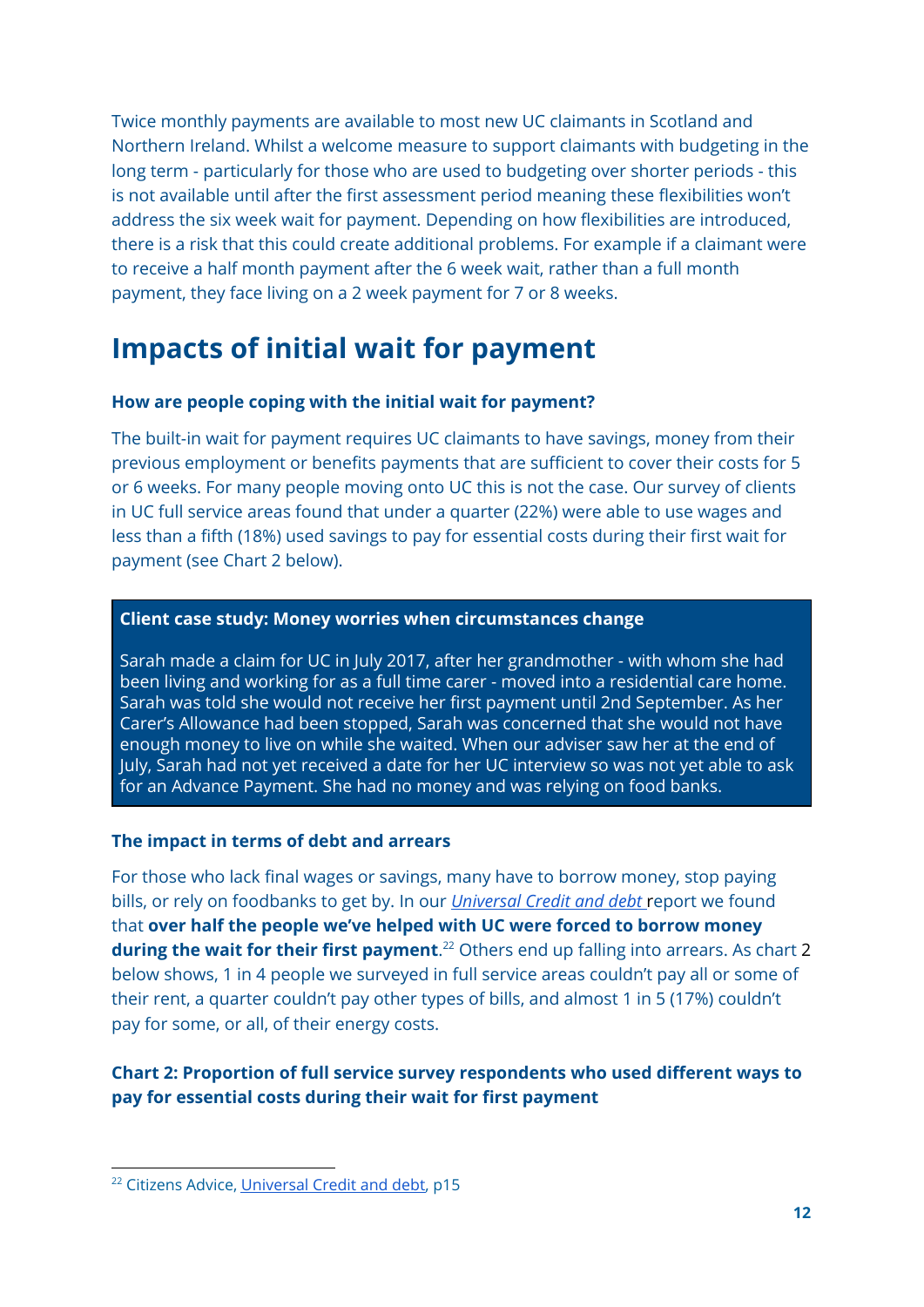

Source: survey of Citizens Advice UC clients in full service areas Aug 2016 - Sep 2017, N=804 (note: respondents were able to select multiple answers so percentages do not add up to 100)

It is particularly concerning that our evidence shows that people moving onto UC are **more likely to be accruing arrears for priority debts** like rent arrears or Council Tax. We analysed over 50,000 of our debt cases and found that people we help with UC are 14% more likely than those on legacy benefits to have a priority debt.<sup>23</sup> Almost half (47%) of the clients we helped with debt who were claiming UC had rent arrears, compared to 30% of those claiming legacy benefits.

"Quite often they get into Council Tax arrears, almost always water debt, and often don't pay their TV licence." *Citizens Advice adviser who took part in UC and debt research*

DWP has taken some steps to address the issues, including actions to signpost claimants to make a separate claim for Council Tax Support and work to improve interactions with landlords. These are welcome steps in the right direction. However, our latest service data shows that there are still persistent links between UC and priority debt. In August and September 2017 combined, 19% of people we helped with UC also needed help with debt, compared to 16% of those on legacy benefits.<sup>24</sup> The top 3 types of debt advice we gave to those same clients showed a **stronger link between UC and rent arrears** in particular:

 $23$  These cases were from October 2016 to June 2017 and included information about debt clients' income, expenditure, creditors and debts, as well as their profile and the local authority area where they lived. By looking at sources of income we were able to isolate cases where the client was claiming UC or one of the 6 benefits it replaces allowing us to make a comparison between their types and amounts of debt.

<sup>&</sup>lt;sup>24</sup> Citizens Advice client data August and September 2017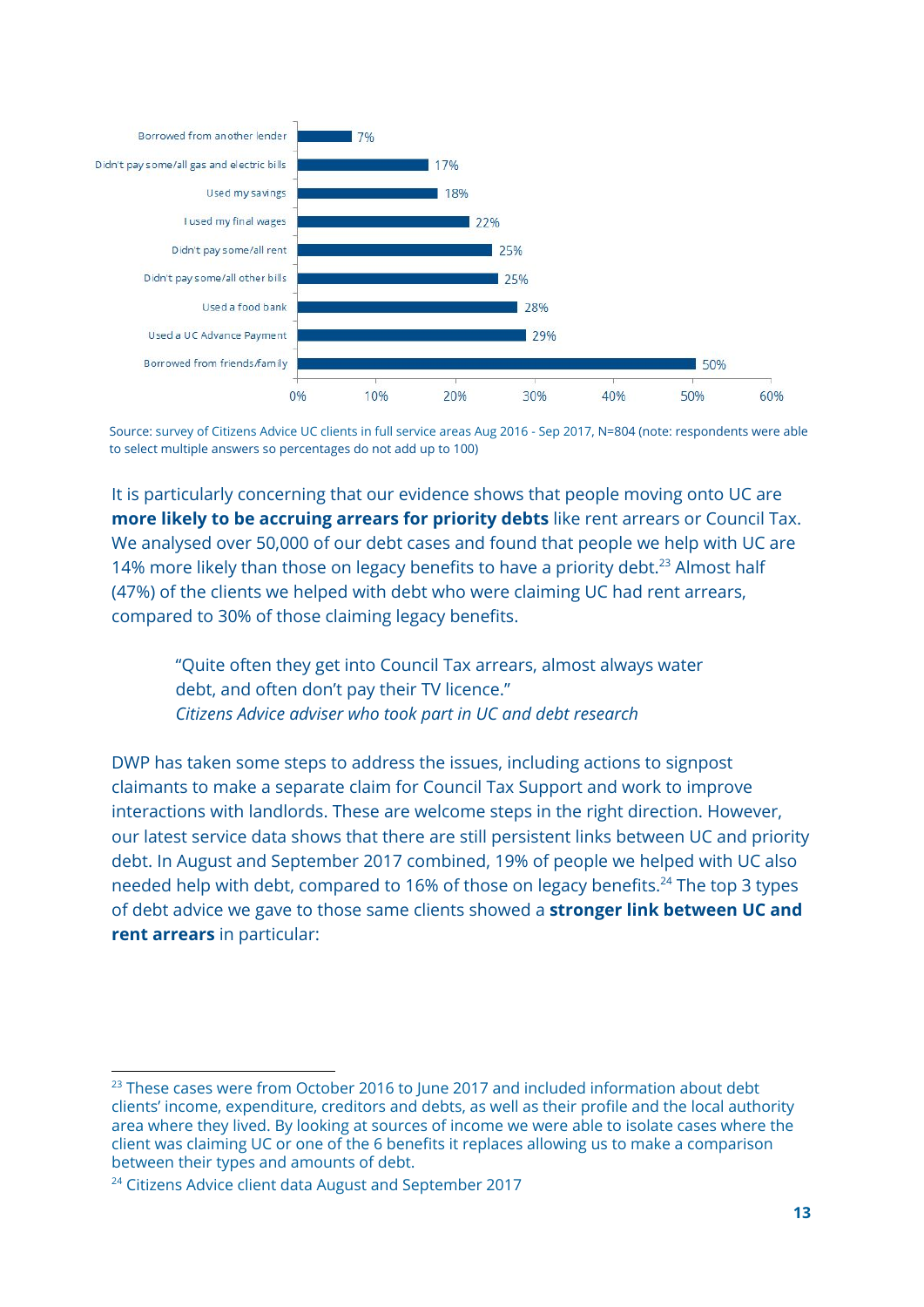| <b>Rank</b>   | Types of debt advice given to<br>clients we helped with UC (% of<br>these clients) | Types of debt advice given to clients<br>we helped with legacy benefits (% of<br>these clients) |
|---------------|------------------------------------------------------------------------------------|-------------------------------------------------------------------------------------------------|
|               | Council Tax arrears (7%)                                                           | Council tax arrears (4%)                                                                        |
| $\mathcal{L}$ | Rent arrears to housing<br>associations (4%)                                       | Credit, store and charge card debts (3%)                                                        |
| 3             | Rent arrears to local authorities<br>4%                                            | Rent arrears to housing associations (2%)                                                       |

Source: Citizens Advice client data August 2017 to September 2017

Whilst the cause of debts can be varied, the initial wait for UC payment and some of the administrative problems discussed already are contributing to a build up of rent arrears in particular. DWP's own [evaluation](https://www.gov.uk/government/uploads/system/uploads/attachment_data/file/643978/research-into-families-claiming-universal-credit.pdf) of Universal Credit shows that some families are going into rent arrears immediately after applying for the benefit, with over a third saying arrears were either due to time waiting for a payment, issues with benefit delays, benefits being stopped, or errors in the benefit system.<sup>25</sup>.

#### **Client case study: Initial waiting period and rent arrears**

Marzena has been signed off sick as a result problems with her sight which are worsening. She made a claim for UC online in July and was still waiting for her first payment when we saw her in mid-September. Marzena received an Advance Payment on 6 August, but this money had now run out and she had already built up rent arrears of £520 whilst waiting for her first payment.

Her landlord, a local authority, is aware of her situation and had agreed not to pursue the arrears at this point. Recently Marzena posted a note on her UC journal asking what to do. She was told to contact the service centre who only told her that she would be paid on 6 October, but could not tell her how much she would get.

**If claimants build up debt and arrears in the early stages of their UC claim, this can have a wide-range of knock-on effects, some of which undermine the basic aims of the benefit**. First, third-party deductions from UC payments to cover arrears will reduce payments in the long-term, meaning claimants are at risk of falling into a cycle of borrowing.

**Debt also risks undermining some of the basic aims of UC by damaging a claimant's likelihood of, and incentives to, move into work.** Dealing with ongoing debt can have a range of negative consequences for financial stability, relationships and

<sup>&</sup>lt;sup>25</sup> DWP, Universal Credit Test and Learn [Evaluation:](https://www.gov.uk/government/uploads/system/uploads/attachment_data/file/643978/research-into-families-claiming-universal-credit.pdf) Families, September 2017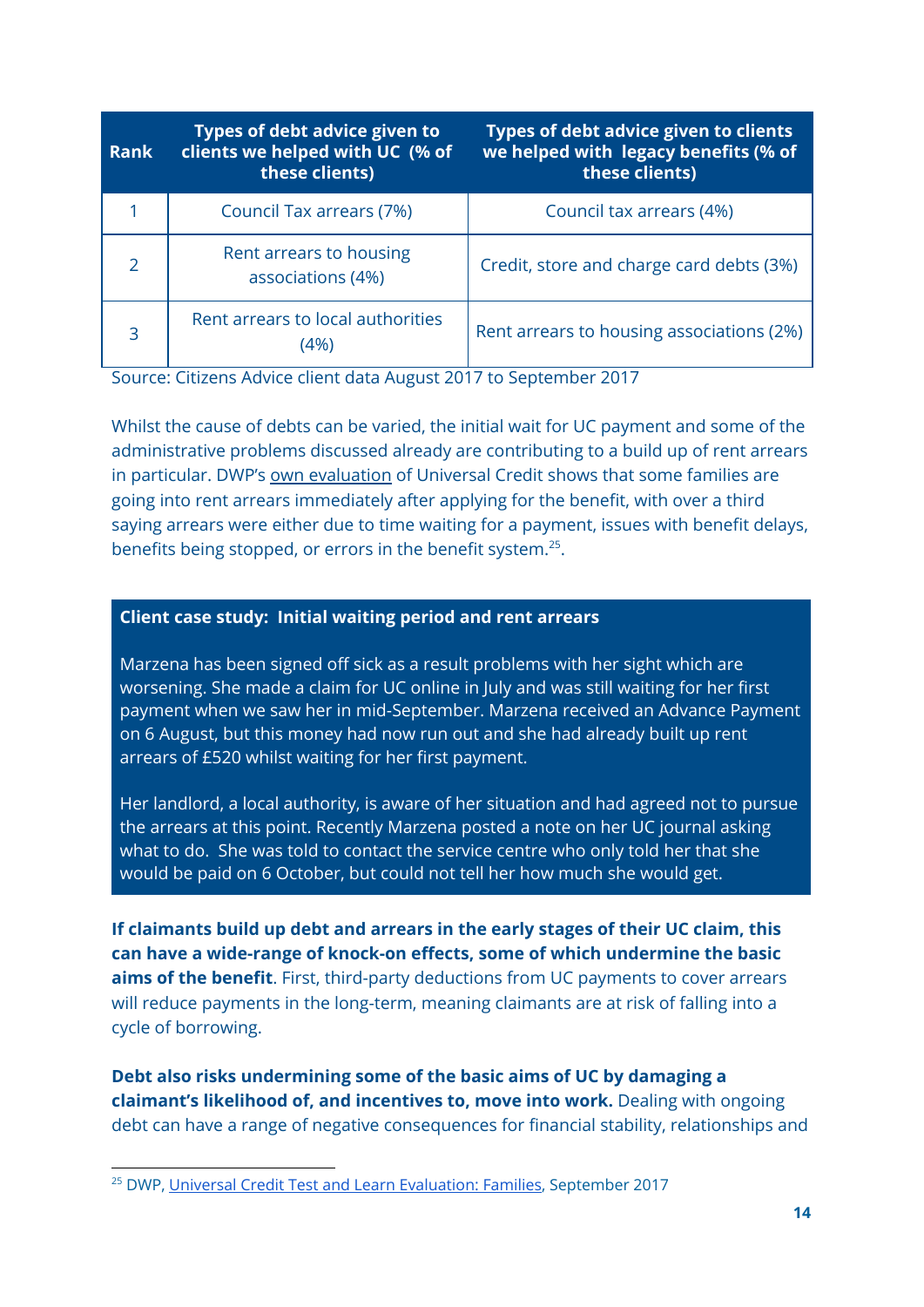mental and physical health - all of which can hinder job search. In the case of rent arrears and other priority debt build up there can be severe consequences including eviction and imprisonment. Finally, work incentives are reduced when claimants see any potential gains from moving into work eaten up in debt repayments and interest. 26

# **2. Managing a claim**

This section addresses the following questions

- What have been the effects of the introduction of full Universal Credit service in areas where it has replaced the live service?
- How are claimants managing with being paid Universal Credit monthly in arrears? Is the Alternative Payment Arrangements system working effectively?
- Has Universal Credit improved the accuracy of a) payments and b) registration of claims?

# **Summary**

Managing Universal Credit's **monthly payments in arrears** requires a significant shift in how people manage their budget, particularly if they are used to weekly, fortnightly or other non-monthly incomes. Some people are struggling with this - this chapter explores why this is and what support they are getting. Those who need **budgeting support** are not always receiving it and many are not aware of **Alternative Payment Arrangements** that could help them.

We also explore the problems people face when their wage schedule doesn't line up with UC's **monthly assessment periods** and we address the problems people face when **Real Time Information** is inaccurate. Finally, we look at how deductions for debts and arrears are affecting people. **Deductions from Universal Credit payments** can be as high as 40% with repayment for those with Advance Payment debts on top of this. This can leave people with little from their UC payments to live on.

# **Recommendations**

# **Steps that could be taken immediately:**

The Government should ensure that people have access to a minimum standard of support to help them adapt to Universal Credit. This minimum standard should be published and should, at a minimum, include:

- Ensuring all UC claimants are made aware of, and can access budgeting support which is appropriate to their needs
- Support to assist people with their initial claim (including support to gather evidence for example)

<sup>&</sup>lt;sup>26</sup> Citizens Advice, A Debt [Effect?,](https://www.citizensadvice.org.uk/Global/CitizensAdvice/Debt%20and%20Money%20Publications/The%20Debt%20Effect.pdf) 2016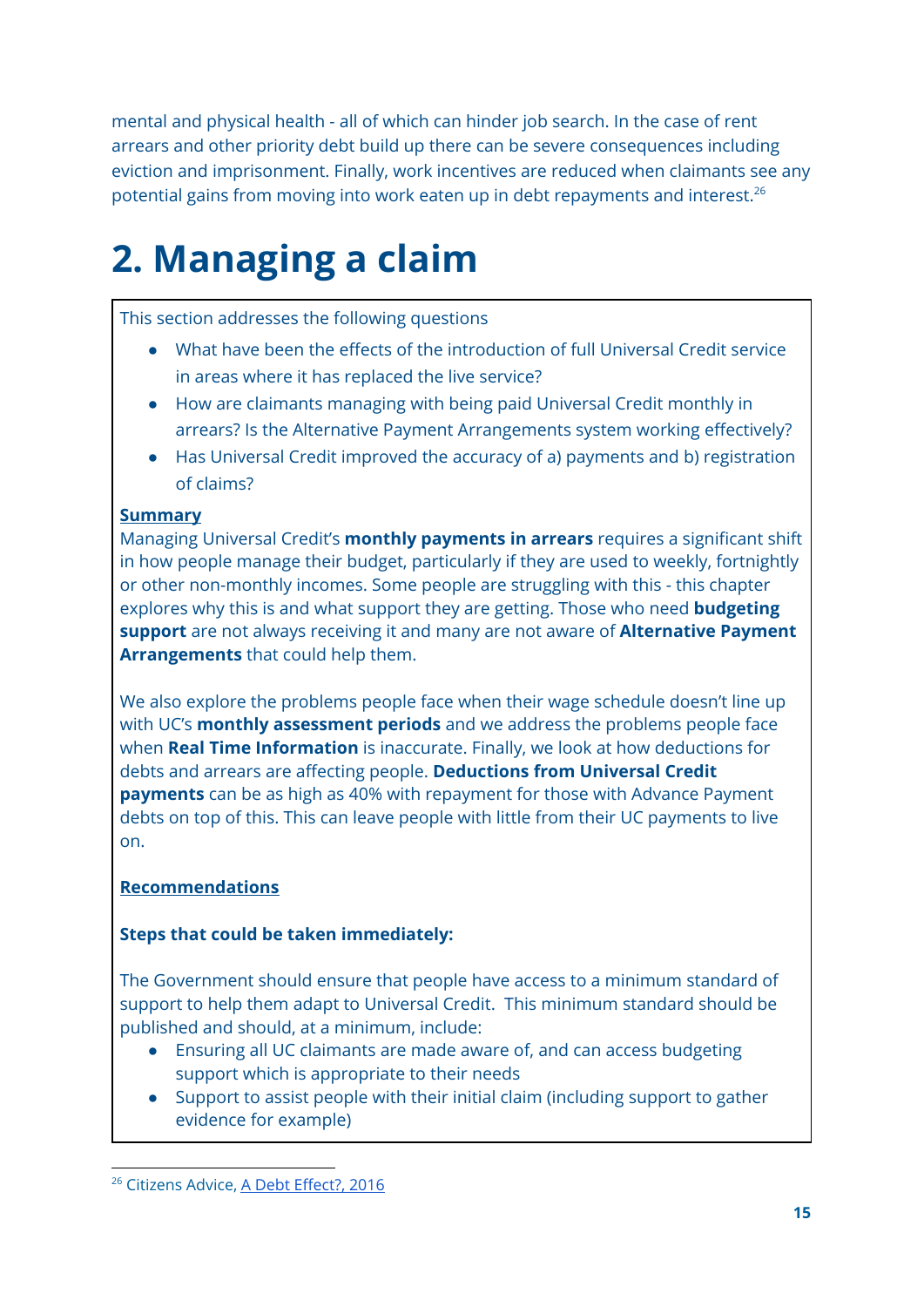- Ensuring all UC claimants who need it can access digital training and support.
- more holistic, personalised help for those facing multiple or inter-connected challenges as a result of the transition to UC or the test and learn approach to roll-out
- Making funding available for free impartial debt advice to meet existing increases in demand as a result of Universal Credit:
- Make Alternative Payment Arrangements available to all claimants.
- For those affected, communicate the possibility of reducing the level of deductions if they are causing financial hardship

### **Government should also consider:**

- Exploring aligning assessment periods, including payment dates, to wages and rental or mortgage payments. This would mean UC is closer to meeting its aim of responding to real-time changing circumstances and reflecting how people work in the modern labour market.
- Clarifying and amending regulations on deductions and repayments to ensure that claimant's ongoing awards are not substantially reduced to cover debt repayments.

# **Managing monthly payments in arrears**

**Some people are having difficulty budgeting monthly, particularly if they are used to a non-monthly income.** Moving to a monthly payment schedule means a significant change in how many people manage their money. This is true for those moving from weekly or fortnightly payments on legacy benefits, and also for many people who are working or have been working. Amongst those moving to UC from work, fewer than half (43%) of those we have surveyed in full service areas are paid monthly. $^{27}$ 

People who are transitioning from weekly or fortnightly incomes will often not have enough money to last them until their first UC payment. Beyond this, many people face budgeting problems as they need to make one monthly lump payment last the whole month, often for the first time.

In our report, *[Universal](https://www.citizensadvice.org.uk/Global/CitizensAdvice/welfare%20publications/Universal%20Credit%20and%20Debt%20-%20final.pdf) Credit and Debt*, we found that almost 7 out of 10 (68%) advisers surveyed said they had advised UC clients with budgeting problems. $^{28}$  People who have been used to receiving income more frequently than once a month often have existing systems for budgeting based on more frequent payments.

"I find monthly budgeting really hard because I've always been used to Tax Credits going in weekly. So every Friday I've gone and got my food shopping, and

<sup>&</sup>lt;sup>27</sup> Survey of Citizens Advice UC clients in full service areas Aug 2016 - Sep 2017 N = 498

<sup>&</sup>lt;sup>28</sup> Citizens Advice, [Universal](https://www.citizensadvice.org.uk/Global/CitizensAdvice/welfare%20publications/Universal%20Credit%20and%20Debt%20-%20final.pdf) Credit and debt, p24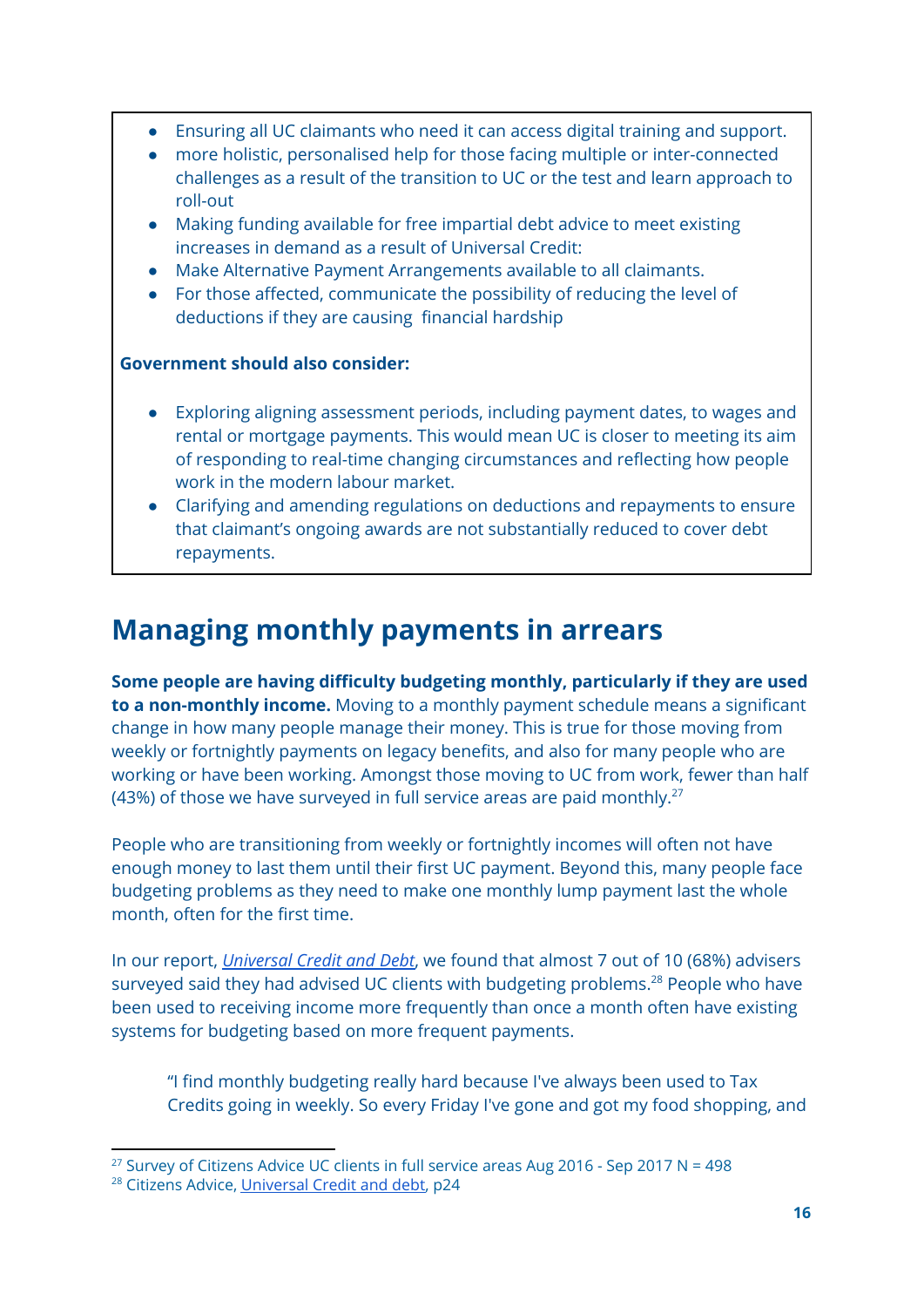my tax credits will get the baby milk, nappies, stuff like that. That's my week's money for my shopping but because I'm getting UC monthly I'm finding it really hard." *Diarist who took part in UC and debt research*

"Some people run out of money before the end of the month. Then they come to us. Sometimes we have to issue them with a food voucher." *Citizens Advice adviser who took part in UC and debt research*

**Where wage schedules are not aligned with UC's monthly assessment periods, people are left struggling to budget.** People who receive their wages weekly are paid either four or five times in a calendar month. Similarly those paid fortnightly receive two or three wage payments a month, and those paid 4-weekly receive one or two. This can drastically affect the predictability of a claimant's UC payments. For example, if someone is paid every four weeks, there will be some months in which an assessment period can capture two wage payments. This could mean they receive no UC payment at all in the following month, despite the fact that there has been no change to their income. In full service areas, this can also mean they need to put in a new online application for UC, as claims in this version of UC, compared to the older live version, do not stay open for 6 months. The system makes budgeting more complicated from month to month and leaves people who are paid weekly, fortnightly or four-weekly worse off overall than those who receive the same wages but are paid monthly. We will be publishing more detail on this issue shortly.

**People who need budgeting support are not always aware that it is available and many are not receiving adequate support.** Budgeting support is supposed to be provided to all Universal Credit claimants who need it. However, fewer than 1 in 4 (22%) UC claimants we surveyed in full service areas reported they had been told about help with budgeting or managing debts. $^{29}$  We discuss concerns about budgeting support in more depth in the next chapter of this submission.

**Many people are not aware of Alternative Payments Arrangements (APAs) that could help them manage their payments.** DWP has recognised that some people will face difficulty managing their UC payments, and put APAs in place to safeguard against this.

There are currently three types of APAs:

- Offering fortnightly or weekly payments;
- Arranging to pay a claimant's housing costs directly to their landlord; and
- Splitting payments between different partners in a claim made by a couple.

APAs have the potential to offer vital transitional support for many claimants, helping them achieve financial stability on a new benefit and putting them in a position where they feel able to move into or progress in work. However, our recent evidence suggests that awareness of this help is very low. As chart 3 shows, of the UC claimants we have

<sup>&</sup>lt;sup>29</sup> Survey of Citizens Advice UC clients in full service areas Aug 2017 - Sep 2017, N = 697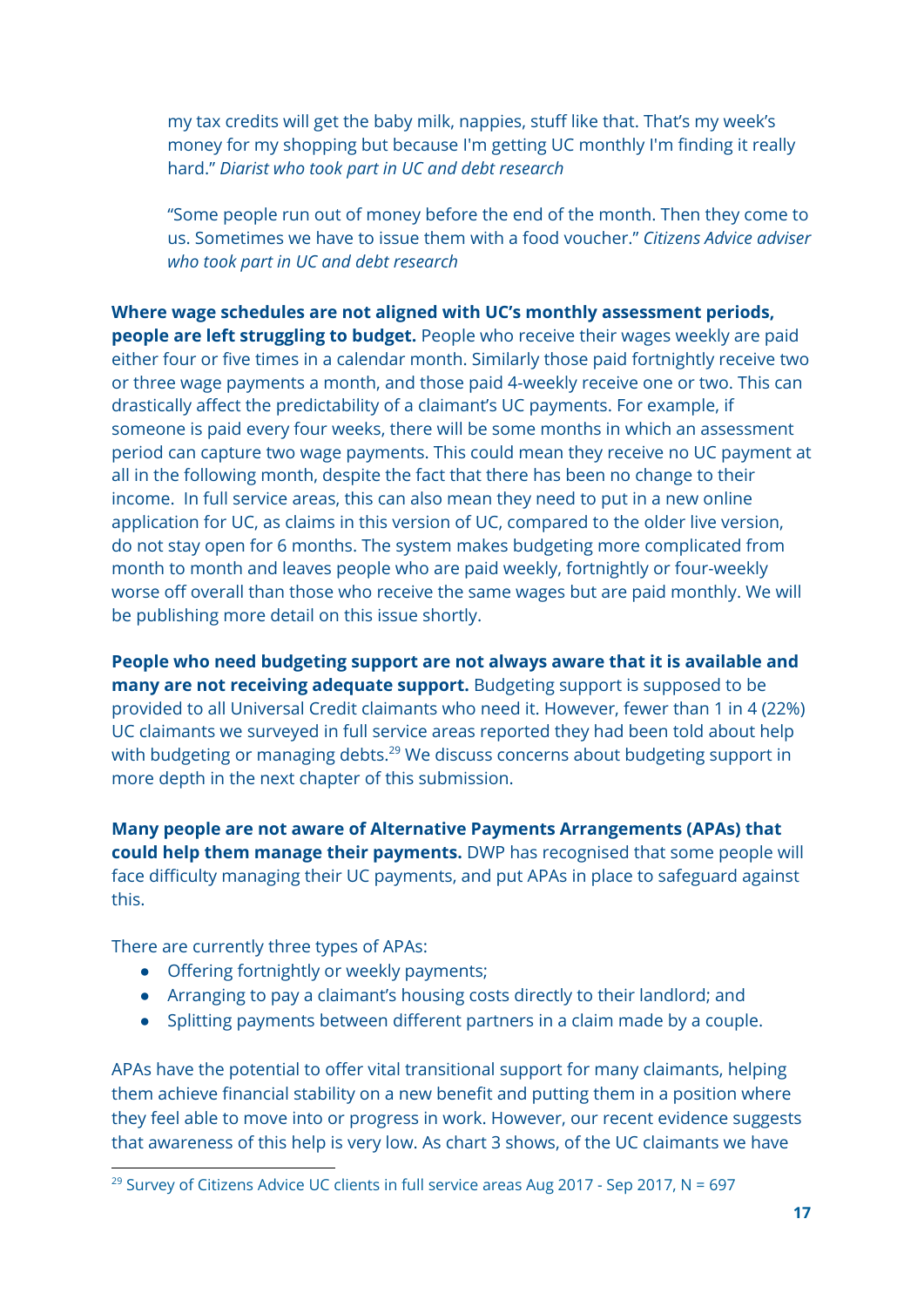surveyed in full service UC areas, just 11% were aware that more frequent payment schedules were possible under UC, with nearly 70% believing they would have benefited from this had it been offered. Similarly, less than one in three (32%) were aware that housing costs could be paid direct to a landlord under UC, and just 7% knew payments could be split between a couple.



**Chart 3: proportion of full service survey respondents who were aware of APAs**

Source: Survey of Citizens Advice UC clients in full service areas Aug 2017 - Sep 2017, N=867

We also continue to see evidence of claimants who would clearly benefit from an APA struggling to secure one, even if they fall into a group likely to need this kind of support.

#### **Client case study: Lack of access to Alternative Payment Arrangements**

Keith was formerly receiving ESA. He was exempted from job search due to a serious head trauma that had left him with a lasting brain injury. He lives alone in private rented accommodation. Following a change in circumstances, he was told he needed to claim UC.

Keith came to Citizens Advice in the South West after he got into rent arrears. He had asked his work coach for his rent to be paid direct to his landlord, as his condition means he has difficulties with memory and concentration. He had also seen a drop in his monthly payments until he underwent a new work capability assessment under UC.

His UC Journal showed that his work coach had requested evidence of rent arrears to justify an APA, despite the vulnerability evident from his previous ESA award. Keith had struggled to get this evidence from his landlord. The delayed decision meant he had fallen even further behind on his rent.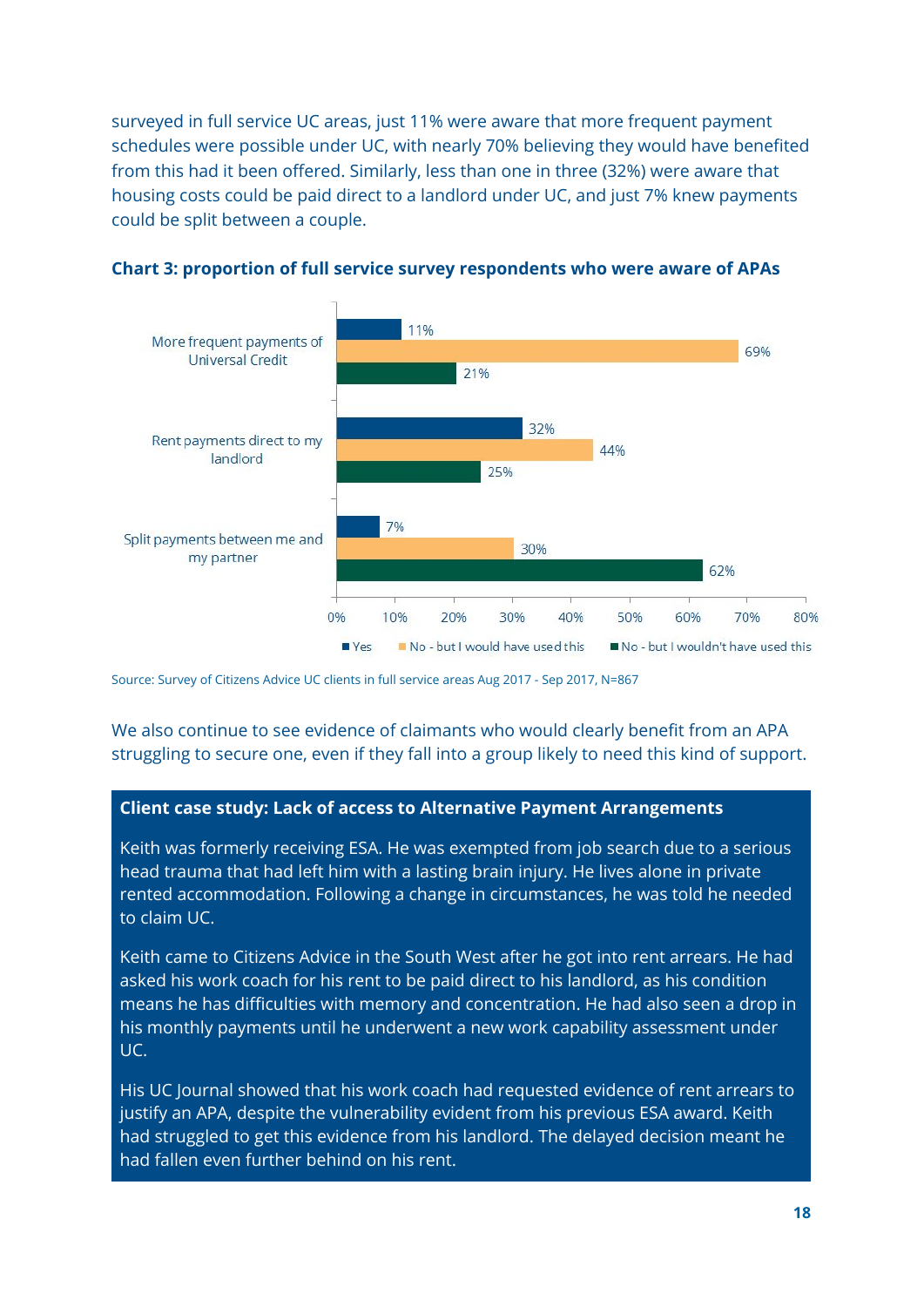# **Accuracy of payments**

#### **Problems with Real Time Information**

Universal Credit is calculated monthly by DWP using Real Time Information (RTI) from HMRC about people's earnings. The aim is to provide up to date information and prevent underpayments and overpayments. Our advisors report, however, that there are some instances where employers have submitted inaccurate information to HMRC, or there have been problems with RTI submissions. This leads to people receiving inaccurate Universal Credit payments, including not receiving full payments. DWP's data  $30$  shows that for all UC claimants, including those beyond the initial wait, 8% do not receive their full payment on time.

In these cases, it is not clear whether DWP or HMRC need to be contacted to address the issue and what routes there are to provide the correct information. Our advisors and the people we help have been passed between DWP and HMRC while trying to rectify the situation for claimants.

#### **Client case study: Real Time Information errors are difficult to correct**

Toby started a new job in February. Unfortunately his new employer quoted the wrong NI number for him when they sent details of his pay to HMRC for the first month of his employment. They corrected this the following month. However when HMRC received the correction, their Real Time Data recorded his total pay for both months as one payment, rather than two separate monthly payments. So Toby was considered to have earned over his UC allowance and did not receive the correct UC payments. Toby raised this with DWP, but they responded that they could only carry out calculations based on the data they receive from HMRC. Citizens Advice helped Toby request a mandatory reconsideration.

# **Deductions**

**High deductions from Universal Credit payments are making it hard for people to manage once their claim is in place.** DWP can collect debts directly from people's monthly UC payments if they have have received a UC Advance Payment, fallen into arrears for rent or household bills, or have received a previous benefit overpayment. A similar system existed under legacy benefits, but new rules in UC mean deductions can now make up a significantly higher proportion of a payment.

Under legacy benefits, housing arrears could be deducted at no more than 5% of a claimant's payment. Under UC, the default proportion for those with housing arrears is 20% of the standard allowance. The maximum deduction rate is 40% of the standard

<sup>&</sup>lt;sup>30</sup> 8% figure refers to the last confirmed percentage from week commencing 31/07/17. Source: Universal Credit Statistical Ad Hoc: Payment [Timeliness](https://www.gov.uk/government/uploads/system/uploads/attachment_data/file/648800/universal-credit-payment-timeliness-statistical-ad-hoc.pdf) (October 2017)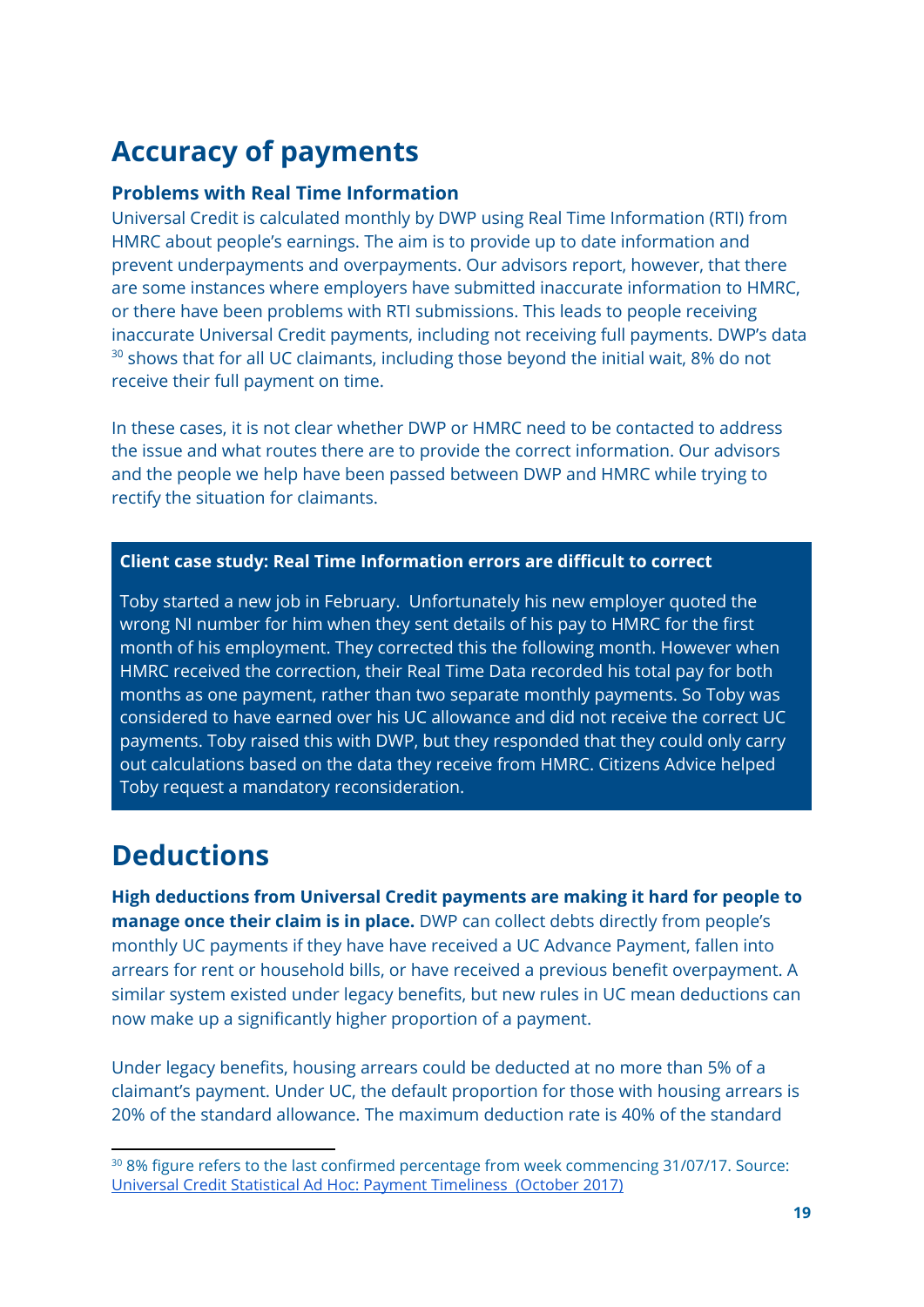allowance. In practice though, total deductions can be even higher; this cap does not include previous overpayments (from either UC or tax credits) and can be breached for mortgage payments, rent arrears and fuel costs.

#### **Deductions interact with other aspects of UC in ways that create particular**

**problems** for claimants. For example, long waiting periods before an initial payment mean that many claimants require an Advance Payment during the six week wait. AP repayments are not included in the 40% deductions cap. For those accruing significant debt and arrears during the initial waiting period, this means that, once UC payments start, multiple repayments can leave them with very little to live on. **For example, a claimant who fell into rent arrears and required an Advance Payment during the six-week wait could then face a reduction of their standard allowance of more than 40%**.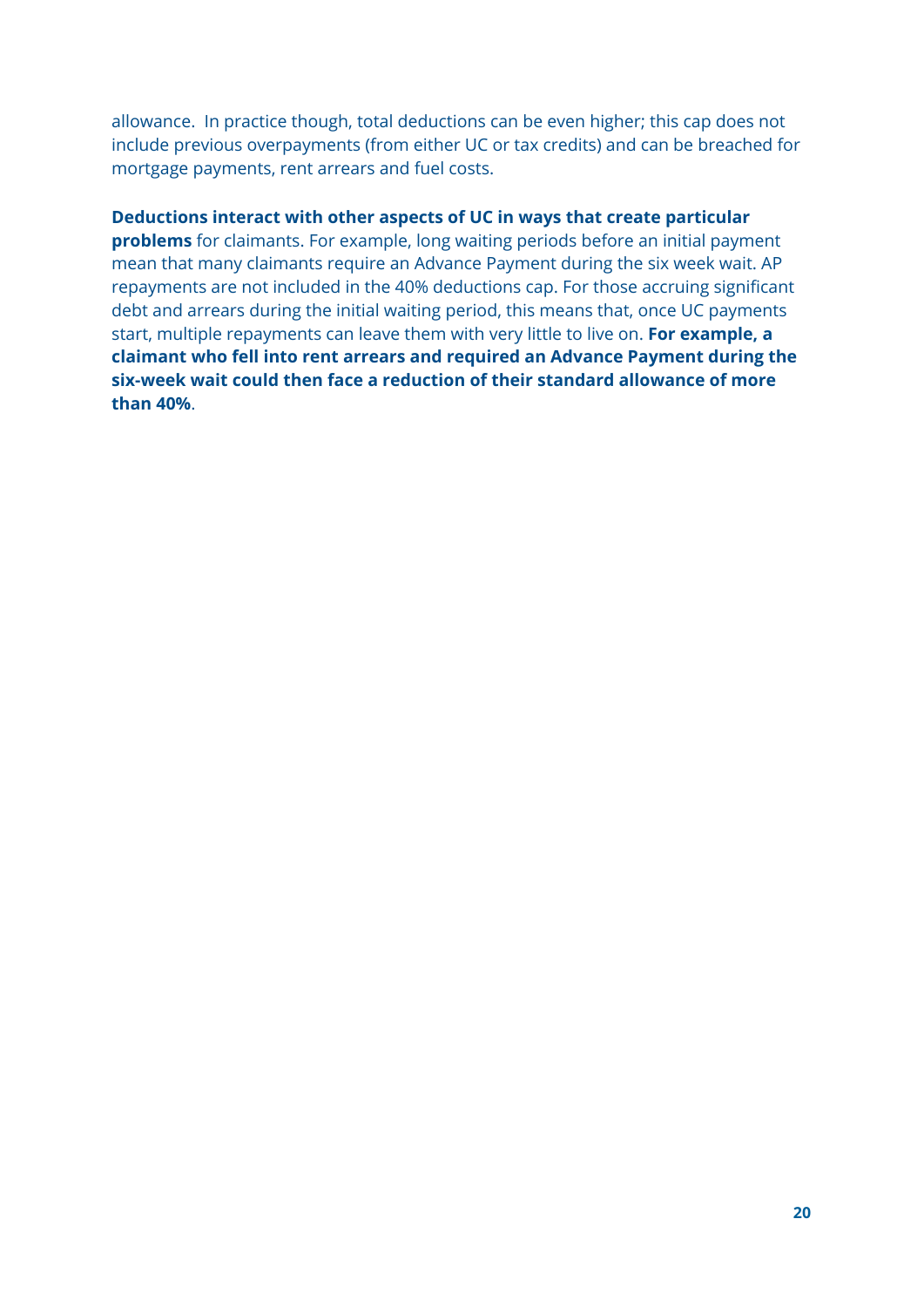# **3. Support for claimants**

## This section addresses the following questions

- What have been the effects of the introduction of full Universal Credit service in areas where it has replaced the live service?
- How well is Universal Support working, and how could it been improved?
- What effect will the scheduled Jobcentre Plus closure and relocation programme have on the operation of Universal Credit?

### **Summary**

With a reform as complicated as Universal Credit, support needs to be in place for those who need it.

This chapter begins by looking at problems some claimants have had getting through to the telephone **helpline**; and with the inadequate and inconsistent levels of **support** provided for those with complex queries.

We then look at how people are adapting to **making and managing claims online,** why some people are struggling with this, and the support in place for them. Then we look at **Universal Support**, which can be variable and limited depending on location. Finally, we look at the impact of **Jobcentre closures**.

# **Recommendations**

# **Steps that could be taken immediately:**

A comprehensive support package for Universal Credit must be in place before roll-out continues. Minimum standards for this should be published and it should cover**:**

- support for budgeting
- assisted digital and online skills,
- support for making a claim, including helping with evidence requirements
- more holistic, personalised help for those facing multiple or inter-connected challenges as a result of the transition to UC or the test and learn approach to roll-out
- funding available for free impartial debt advice to meet existing increases in demand as a result of Universal Credit

To support the learning from the Universal Support delivered locally trial, we recommend the government: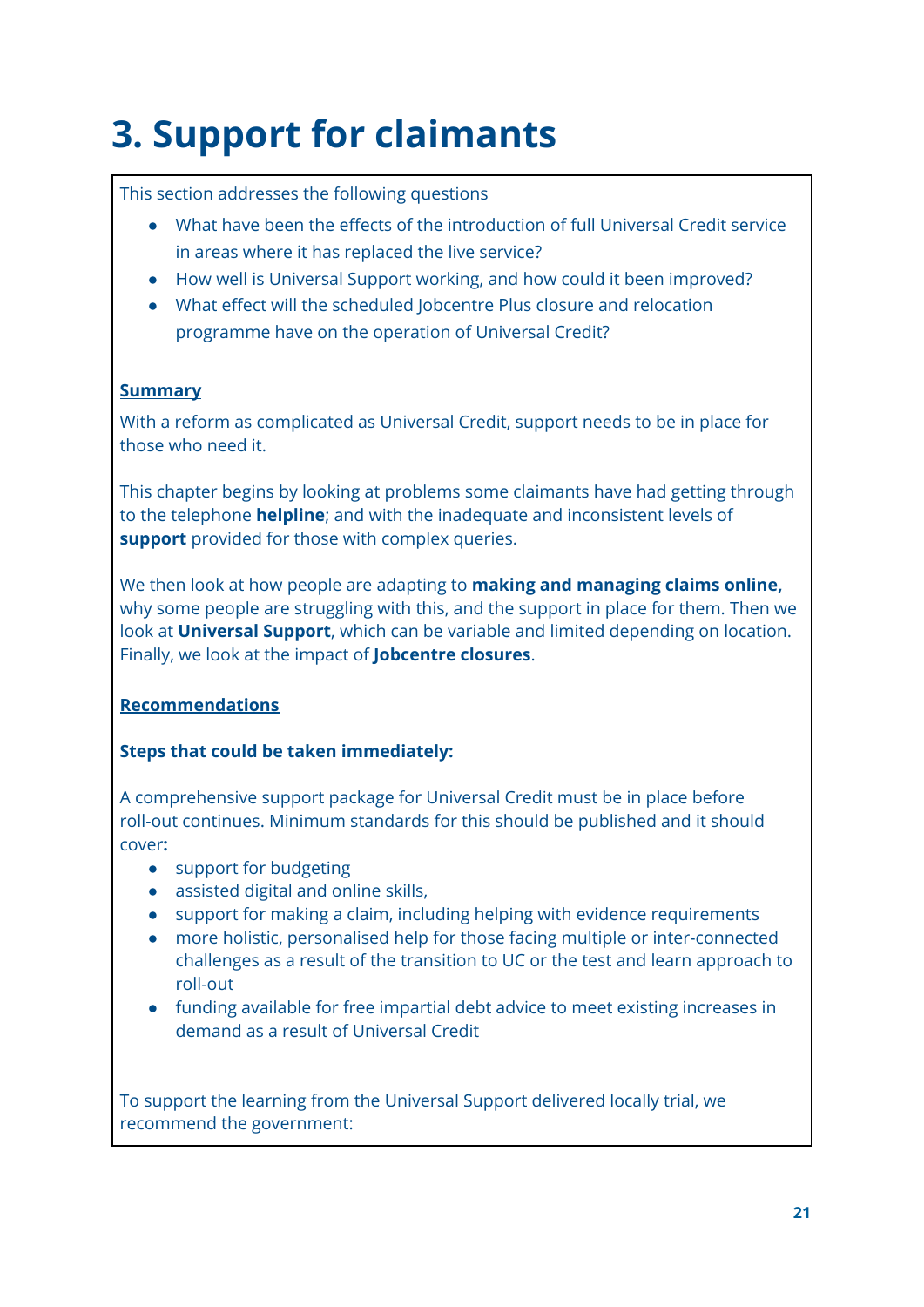- Should review support further as new claimants join and progress onto full Universal Credit, including an evaluation of Universal Support in full service Universal Credit areas
- Needs to ensure Jobcentres and local authorities have the time and training to provide effective triage, or sub-contract the triage work to those who already have the skills and expertise
- Needs to ensure that, no matter where claimants present with the need for Universal Support, they are able to receive it. DWP should seek to include a "no wrong door" policy as far as possible for referrals and ensure that warm referrals are quick and efficient for the claimant.
- Should explore effective and formal data sharing agreements with advice and support organisations.

#### **Government should also consider:**

- People's support needs and whether they are met by the support on offer should be subject to **ongoing review** as new claimants join full service Universal Credit. Resources should be available to provide accessible, multi-channel support to all UC claimants who would benefit.
- As Jobcentres become less accessible for some claimants, it is vital that systems are in place to **minimise the requirements on people to attend the Jobcentre in person**. For example, DWP should ensure all working parents are able to electronically upload or post evidence of their childcare costs as standard, rather than having to physically attend the Jobcentre to give these to a work coach. In the longer term, there should be a centralised system to help claimants evidence their childcare costs, which could form part of the Government's new online childcare service. 31
- It is also important that **Jobcentres work even more closely with other local support services** to ensure claimants can access the help they need particularly in areas where some Jobcentres are closing with the loss of those local relationships. Local Citizens Advice offices are committed to working with their local Jobcentres to ensure regular and effective communication about individual claimant issues; frequently occurring or systemic issues and strategic planning and local priorities.

# **Helpline**

For any claimants who have a problem with their application or account management, there is a UC helpline. Due to the complex nature of UC and the problems many claimants have in making and managing a claim online, the helpline is vital to ensure that problems are resolved as quickly as possible.

<sup>&</sup>lt;sup>31</sup> For more information on new childcare service: <https://childcare-support.tax.service.gov.uk/>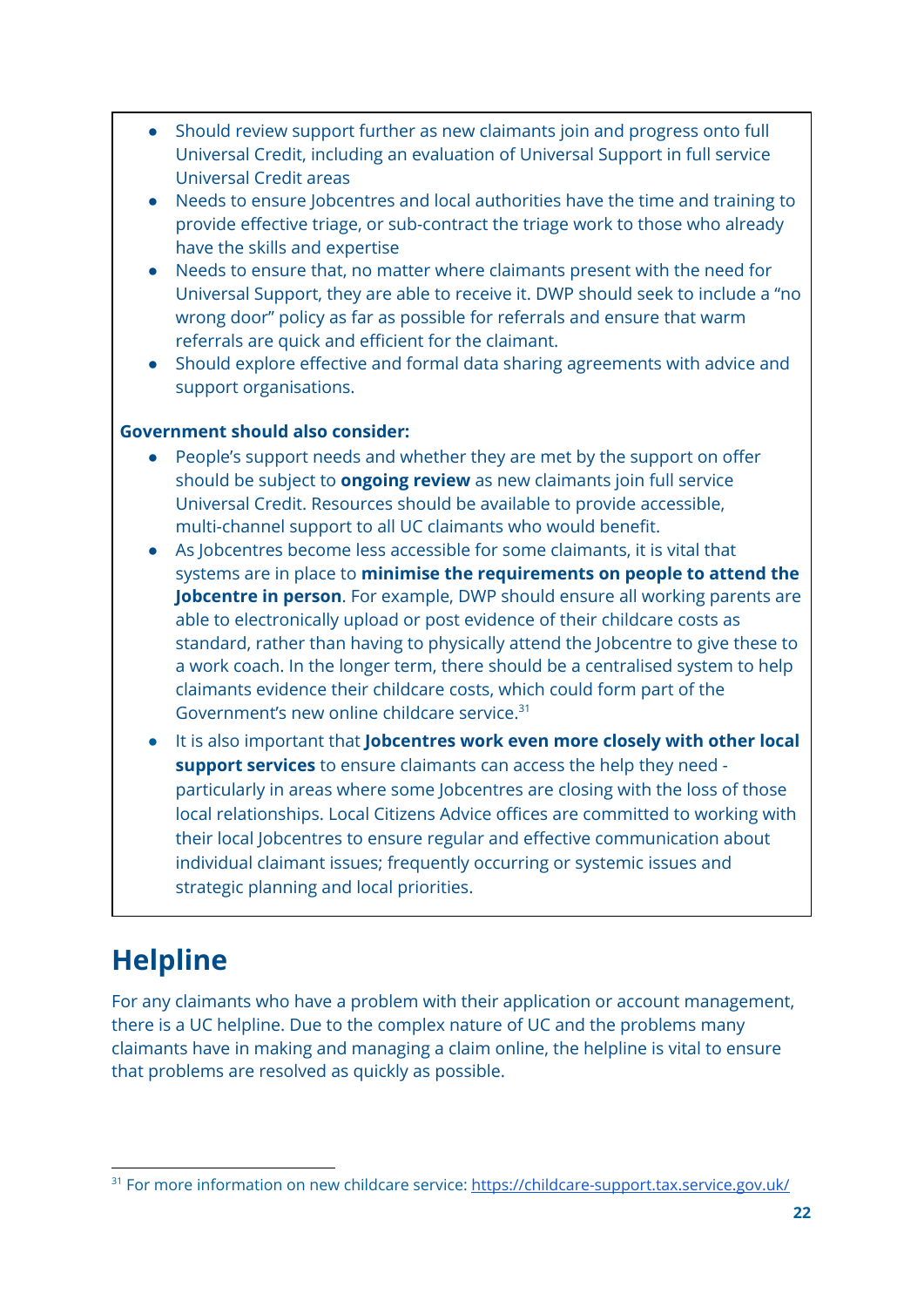All claimants have to call the helpline as part of their claim, but beyond this we can see from our survey of the people we help in full service areas, the most common reasons people have for ringing the helpline are:

- A delay to all or part of their payment (55%)
- To make a claim (30%)
- To update a change in circumstances (24%)
- To query an error in their payment (23%)
- **•** Because they struggle to manage their claim online  $(22\%)^{32}$

**Some claimants are struggling to get through to the UC helpline** In our report *[Delivering](https://www.citizensadvice.org.uk/Global/CitizensAdvice/welfare%20publications/Delivering%20on%20Universal%20Credit%20-%20report.pdf) on Universal Credit* we raised a number of issues with the full-service helpline, particularly around waiting times. This can mean that some problems or delays go unresolved, further delaying the claim.<sup>33</sup>

DWP are aware of the challenges with accessing help on the phone. A statement in April 2017 suggested waiting times had fallen to an average of 9 minutes due to an increase in resourcing.<sup>34</sup> More recently, a freedom of information request response from DWP suggested that waiting times had improved further and averaged just over 4 minutes in the week commencing 21 August 2017. In the same week, however, the longest someone waited was 29 minutes and the average duration of calls after they were answered was just under 11 minutes. 35

Whilst these improvements are welcome, an average claimant will still have to spend just under 15 minutes on the phone to answer a single query. For those who have to call the helpline multiple times, costs can quickly mount up, especially for those who have a limited amount of money to spend on phone credit.

#### **Client case study: Problems getting through to the UC helpline**

Karen and her husband tried to make a joint UC claim when full service rolled out in their area of East Anglia. Karen was given a code to register her husband's details, but it wasn't accepted by the online application system. She tried to get through to the helpline to complete the claim, but after numerous attempts her credit ran out. Karen came to Citizens Advice and an adviser called the helpline on her behalf. After waiting to get through for around 40 minutes, Karen was told the UC service centre did not have the IT required to deal with her problem and that she needed to go to the Jobcentre. By the time she had visited the Jobcentre to have the problem resolved, the family's application had been delayed by an extra week. Given this is then followed by a six-week wait for a first payment, small implementation issues considerably increased the financial pressures on Karen and her family.

<sup>&</sup>lt;sup>32</sup> All percentages from survey of Citizens Advice UC clients in full service areas Aug 2016 - Sep 2017, N=618

<sup>&</sup>lt;sup>33</sup> Citizens Advice, [Delivering](https://www.citizensadvice.org.uk/Global/CitizensAdvice/welfare%20publications/Delivering%20on%20Universal%20Credit%20-%20report.pdf) on Universal Credit, p13-15

<sup>34</sup> 1 Hansard, Universal Credit: [Highlands](https://hansard.parliament.uk/commons/2017-03-20/debates/57AA4CF5-3DA9-4BEF-8E60-D67A74D60D40/UniversalCreditHighlands), 20 March 2017.

<sup>&</sup>lt;sup>35</sup> What do they know.com, FOI request [response](https://www.whatdotheyknow.com/request/427608/response/1047830/attach/2/FOI%203582%20response.pdf?cookie_passthrough=1) from DWP, 4 October 2017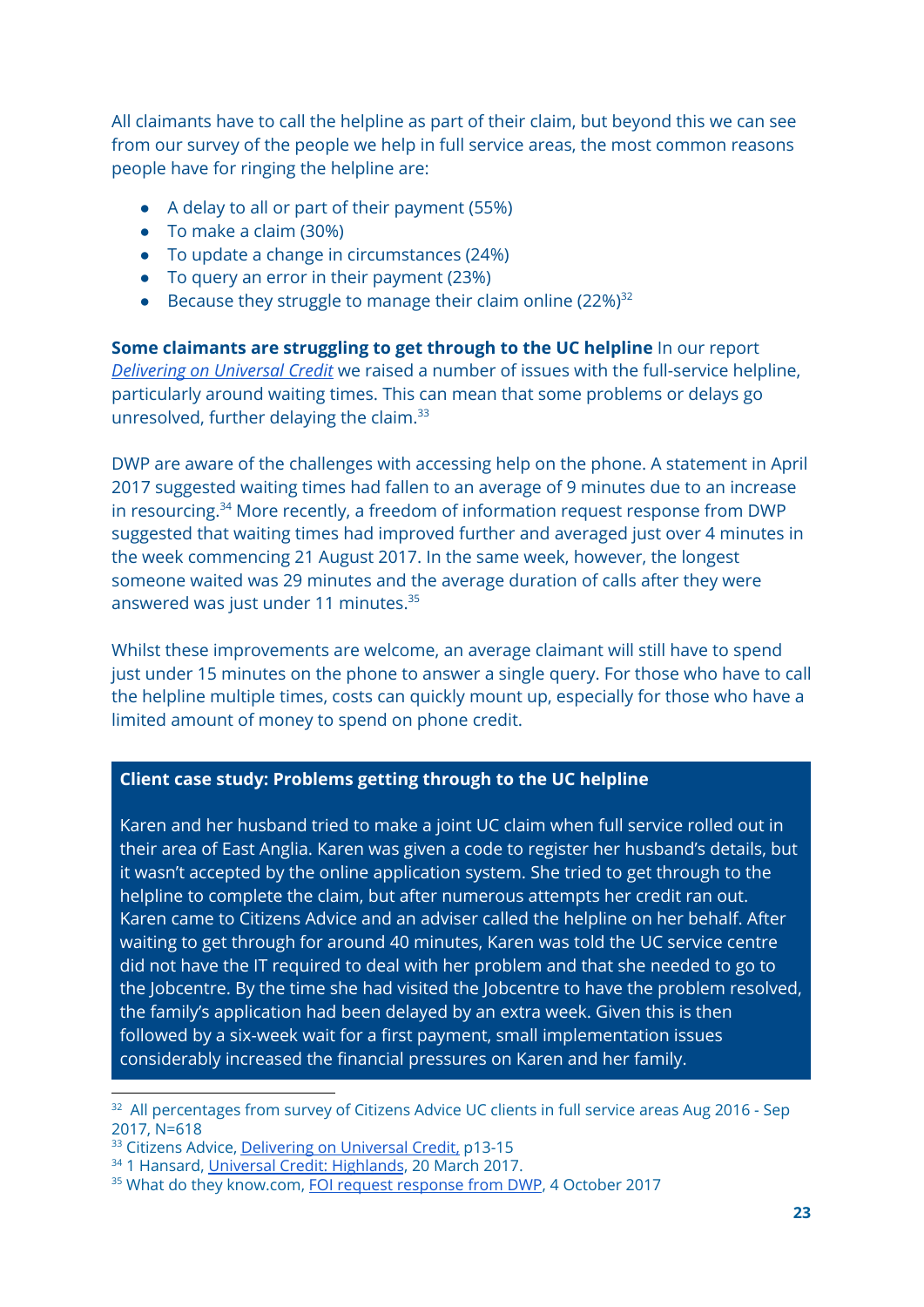**All claimants must call the helpline to book their first appointment with a work coach. This is costing some claimants and will place considerable demand on the helpline as rollout accelerates.** Currently, for each UC claim, claimants must make a call to the helpline to book an initial appointment with a work coach - this is a mandatory part of the claim. DWP data shows there are between 35,000 and 50,000 new claims each month. This will place considerable extra demand on the helpline as roll-out accelerates and larger numbers of people move onto UC. DWP is currently procuring an online appointment booking system for Jobcentre appointments to address this problem. Following the tendering process, work will need to be undertaken to build the required functionality to link the booking system to the Universal Credit Full Service<sup>36</sup>. The aim is to introduce the online booking system during 2018<sup>37</sup>. In the meantime, accelerated rollout will mean tens of thousands of new claimants will need to make calls to the helpline every month as a mandatory part of their claim.

**Some call handlers lack the experience and in-depth knowledge of UC required to deal with more complex queries.** Advisers from our network who have assisted clients with ringing the UC helpline have told us that the helpline staff are friendly and want to help, but often lack the technical knowledge to deal with queries. Whilst it is expected that there will be an initial period of adjustment for both claimants and DWP staff, incorrect advice can have a hugely detrimental impact on individual claimants.

#### **Client case study: Incorrect advice from helpline given to terminally ill claimant**

Terry is in his 50s and lives with his partner and their 16 year old son who is in full time education. Terry was recently diagnosed with a terminal brain tumour and had to give up work. He wanted to make a claim for Universal Credit, but due to his circumstances was advised to claim contribution-based Employment and Support Allowance instead.

Following a phone call to the Universal Credit helpline, Terry was told to fill out an ESA1 form and take it to his local jobcentre. When he got to his appointment he was told that he had been given the incorrect information and that he actually needed to apply for Universal Credit.

Terry returned to his local Citizens Advice and his adviser contacted a liaison at the jobcentre, who confirmed that he *did* need to apply for contribution-based ESA, but using a different form.

<sup>36</sup>[http://www.parliament.uk/business/publications/written-questions-answers-statements/writte](http://www.parliament.uk/business/publications/written-questions-answers-statements/written-question/Commons/2017-09-13/105004/) [n-question/Commons/2017-09-13/105004/](http://www.parliament.uk/business/publications/written-questions-answers-statements/written-question/Commons/2017-09-13/105004/)

<sup>37</sup>[http://www.parliament.uk/business/publications/written-questions-answers-statements/writte](http://www.parliament.uk/business/publications/written-questions-answers-statements/written-question/Commons/2017-07-14/5056/) [n-question/Commons/2017-07-14/5056/](http://www.parliament.uk/business/publications/written-questions-answers-statements/written-question/Commons/2017-07-14/5056/)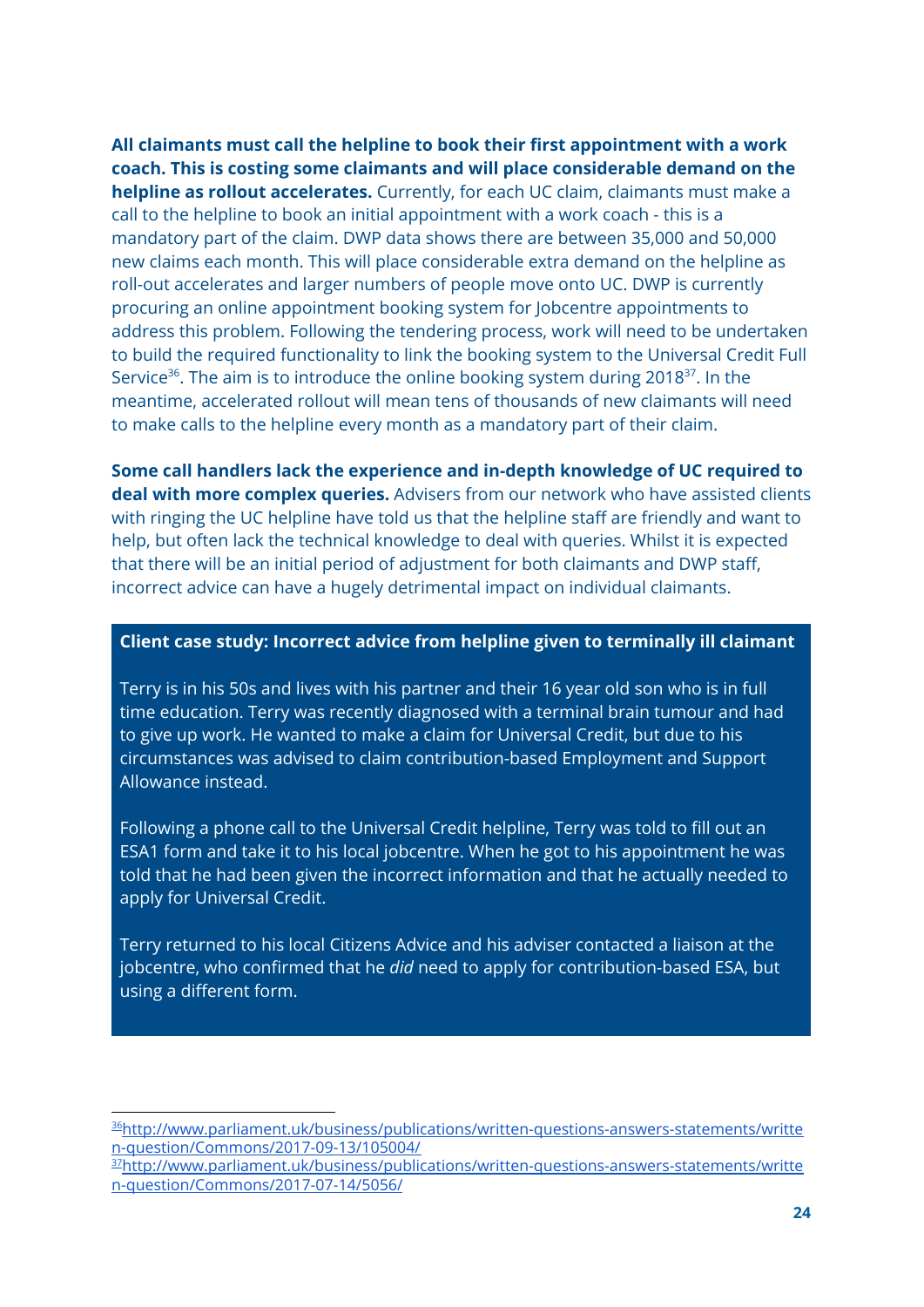The incorrect advice given by both helpline and jobcentre staff caused Terry significant distress and has led to delays in him receiving an income when he is struggling to come to terms with a terminal illness.

# **Making and managing claims online**

One of the big changes under Universal Credit is the switch to a 'digital' benefit. For the first time with the full digital service, claimants both apply for and manage their UC claim online. Digital channels improve the experience for some people and have the potential to help claimants improve their digital skills. However, an online claim represents a significant hurdle for some of the most vulnerable people applying for UC unless there is sufficient support and alternative options available.

**20% of UK adults lack basic digital skills<sup>38</sup>and 1 in 10 have never used the internet.<sup>39</sup> Those who will be claiming UC are particularly likely to fall into this category**, with people on lower incomes much more likely to have lower levels of basic digital skills. 40 At Citizens Advice, our face to face clients are twice as likely to lack basic digital skills as people in the UK and are more likely to lack access to the internet.<sup>41</sup> More than 2 out of 5 (43%) clients we surveyed in full service areas told us they either struggled to use the internet, struggled to access the internet, or struggled with both.<sup>42</sup>

**The two big issues for people making and managing an online claim are around skills and access.** Some claimants struggle because of limited digital skills and confidence. Others have health conditions or disabilities that limit their ability to use digital services without assistance. But even those who have basic skills can find access barriers. Some cannot afford internet access at home or have limited broadband coverage where they live. Transport to public internet access points such as libraries and job centres can be costly and time consuming, particularly in rural areas.

#### **Client case study : Lack of access to the internet leads to difficulty making a claim**

Tom has learning difficulties including severe dyslexia. He was claiming ESA but due to moving address he now has to make a full digital claim for UC. He has no computer or access to the internet at home. The closest place he can get help with his claim and access the internet is 6 miles' walk away. He does not have access to any transport and cannot afford travel costs. He was very anxious about how to both make and manage his claim online and was worried about being sanctioned.

#### **Making a claim online**

<sup>38</sup> Go On UK and Ipsos Mori. (2015) Basic Digital Skills UK Report 2015

<sup>39</sup> ONS. (2016) Internet users in the UK: 2016

<sup>40</sup> Go On UK and Ipsos Mori. (2015) Basic Digital Skills UK Report 2015

<sup>41</sup> (p2, Digital Capability report)

<sup>42</sup> Survey of Citizens Advice UC clients in full service areas Aug 2016 - Sep 2017, N=882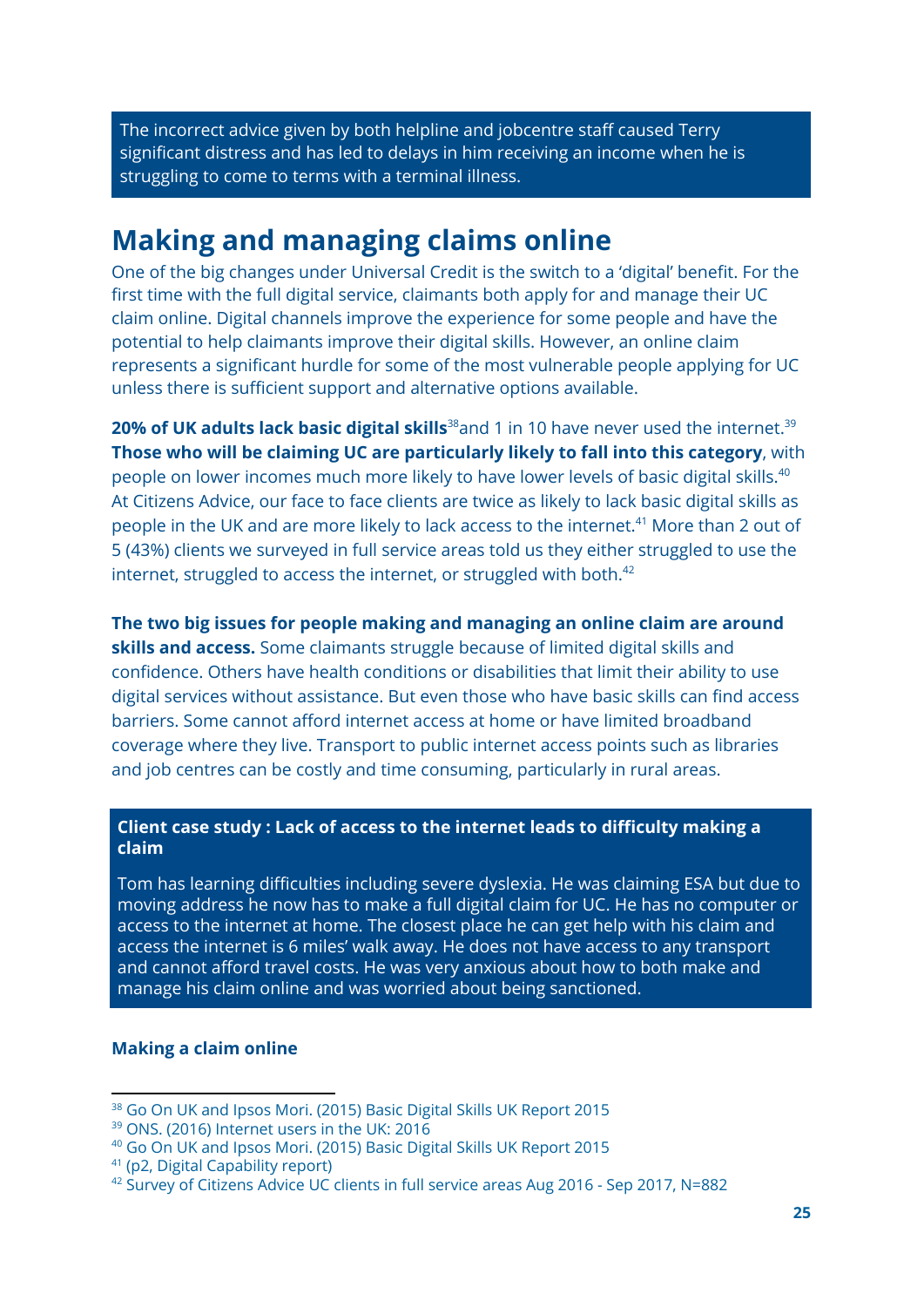Problems with making an online claim can delay the start date of a claim, adding to the inbuilt initial wait for payment. These issues will not be picked up in DWP's official statistics on waiting times for payments. More than half (51%) of the clients we surveyed in full service areas found the online application difficult. $43$ 

For claimants in this position it is important that they are informed of alternative ways to claim. More than three quarters (76%) of the people we help in full service areas had not been told about alternatives to the online claim. 44

#### **Client case study: Lack of digital skills causes further delay in claiming**

Graham is in his 60s. He was diagnosed with cancer earlier this year, and since then the cancer has spread. He has been unable to work since the Spring due to his ongoing treatment. In May he came to Citizens Advice for help applying for Universal Credit. He had never used a computer before so we helped him set up an e-mail account and start the application but could not get beyond the part where a code was to be sent to his e-mail address. Over the summer, we helped him contact the DWP and Jobcentre and to set up several different accounts, but we were still unable to get the verification code. He also had problems with his security questions but finally got an interview with the JobCentre on 20 September. On 21 October he was told he would get his first payment in 22 days mid-November – some 6 months after the claim had started.

Whilst gradual improvements to the online claim form and the publication of video guidance for claimants has gone some way to making the process easier for people who struggle to use the internet, it has not helped address some of the more significant barriers faced by those with limited internet access.

#### **Managing a claim online**

One of the significant differences between live and full service Universal Credit is the requirement to manage a claim online. Although in live service, the claim is made online, following this ongoing management is much more like legacy benefits. However, in full service UC ongoing management of a claim - such as communication with a Work Coach, payment statements, reporting of jobseeking activity - is expected to take place using the online UC journal.

We see numerous cases where **people have to travel to access the internet and manage their claim.** They may have no alternative other than to use public internet access points to manage a claim such as libraries, Jobcentres or community centres. Travelling to these locations can be both costly and time consuming, and in some

<sup>43</sup> Survey of Citizens Advice UC clients in full service areas Aug 2016 - Sep 2017, N= 828

<sup>&</sup>lt;sup>44</sup> Survey of Citizens Advice UC clients in full service areas Aug 2016 - Sep 2017, N=523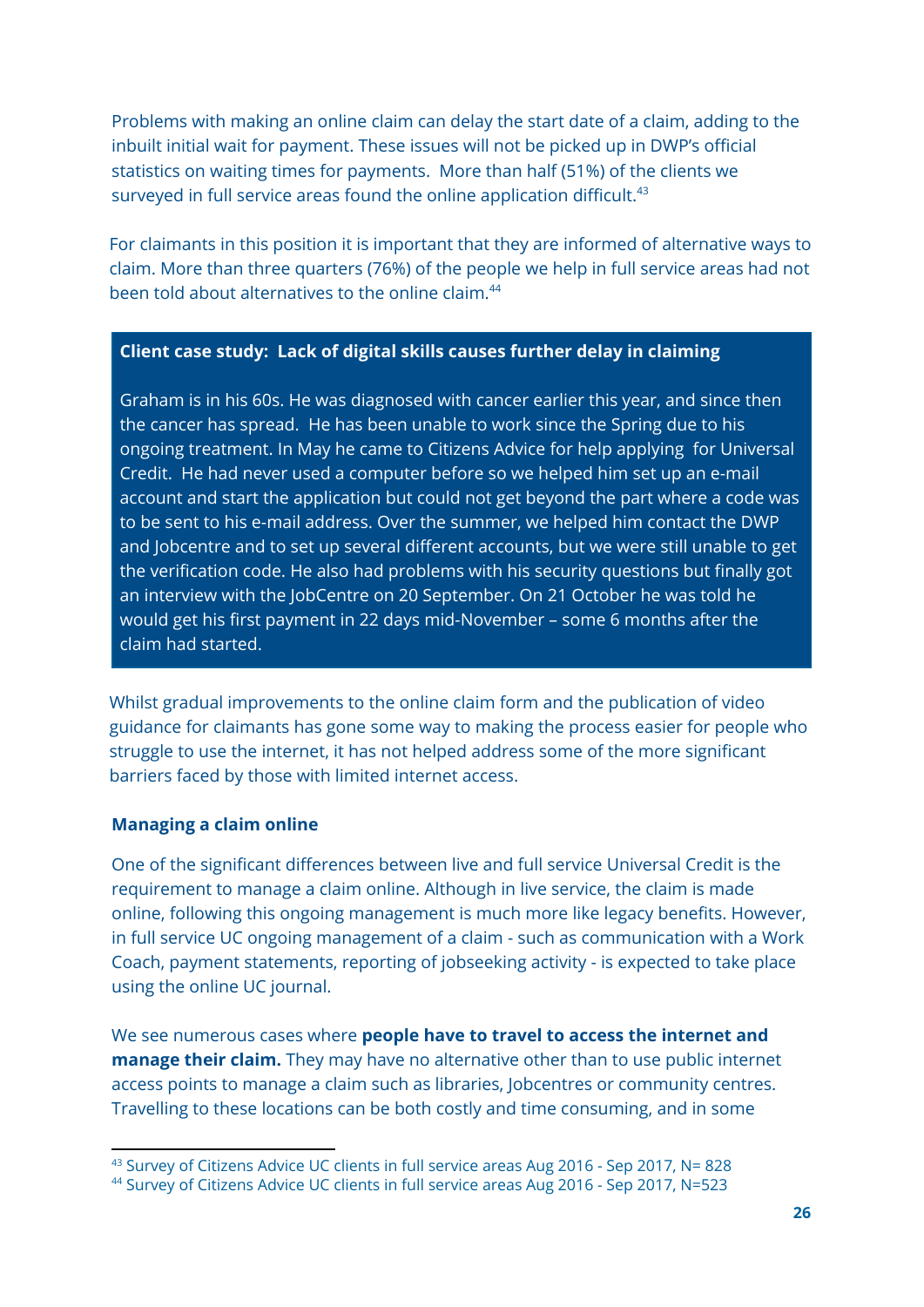instances access to them is limited to one or two days a week. This is an issue that is particularly problematic for claimants who live in rural areas.

**Managing a claim online can be more difficult for clients in debt or financial difficulties.** Those struggling financially are more likely to be unable to afford internet access at home. This, in turn, will mean they are more likely to miss instructions or appointments from a Work Coach, increasing the risk of sanctions and a cycle of financial problems.

"Because of the problems with debt UC has pushed me into, my internet has been cut off. I work 24 hours a week and also have a child - it is very hard for me to find time to go to somewhere that I can access the internet." *Nicola, 40, Survey respondent in UC full service area*

"I need to have permanent credit on my phone or I am likely to miss a journal entry [a communication from a Jobcentre work coach] - if I miss a journal entry my [UC] money stops" *Marzia, 48, Survey respondent in UC full service area*

# **Universal Support**

**The support available alongside Universal Credit is vital to making it a success and ensuring it achieves its aims.** Government policy remains that this should be delivered through 'Universal Support'. The current intention is this support should be developed and delivered at a local level, with some funding available from DWP to local authorities. The funding levels were previously negotiated individually with each local authority through UC Delivery Partnership Agreements. However, it is unclear what is system is now in place. This means it is difficult to find details of the level of funding or the scope of local services. It is down to local authorities whether to deliver these support services in-house or to commission other local support and advice providers. Although some agreements are in place, **there are a number of problems with the current model of support**.

**First, a lack of published minimum standards of support means that the delivery can vary by area**. Some of our local offices have described how the support available is being restricted - for example no longer including debt advice - whereas for others, their local authority has added additional investment, on top of the money from DWP, to provide and commission a comprehensive support package across their area. Assisted digital support can also be varied. In our *[Delivering](https://www.citizensadvice.org.uk/Global/CitizensAdvice/welfare%20publications/Delivering%20on%20Universal%20Credit%20-%20report.pdf) on Universal Credit* report, we found that many felt this support was not available and that there was a need for one-to-one support in addition to access to a computer. Although some had asked family or friends, this was not always an option. 45

<sup>45</sup> Citizens Advice, [Delivering](https://www.citizensadvice.org.uk/Global/CitizensAdvice/welfare%20publications/Delivering%20on%20Universal%20Credit%20-%20report.pdf) on Universal Credit, p17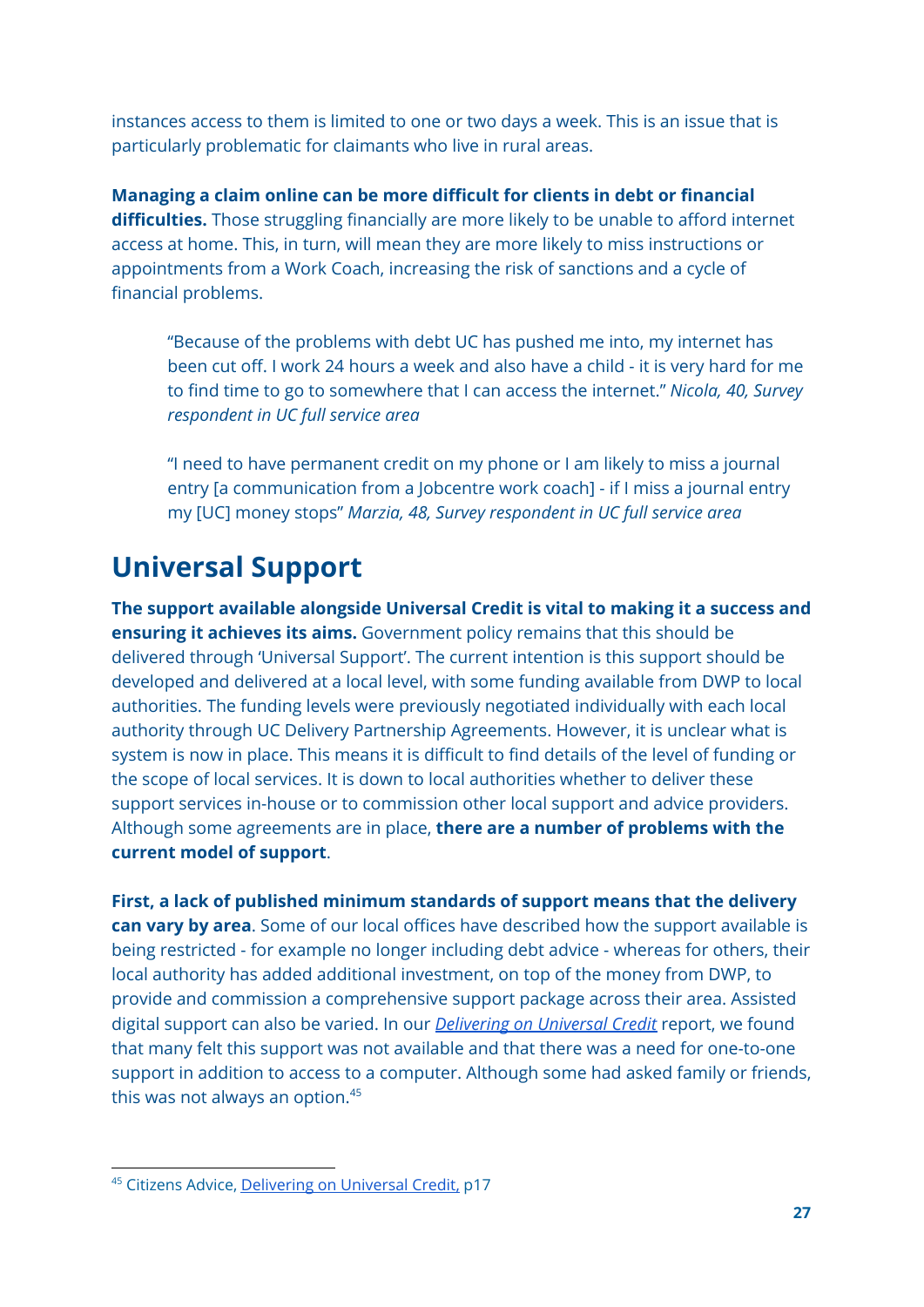Second, some of our local offices report that **the scope of support available is limited and there is a need to widen this**. In particular, there is little available to help people in making their claim, or with evidence requirements. These are areas that may help reduce the numbers not being paid on time, as discussed in Section 1. With many of our Universal Credit clients struggling with debt, widening support to include debt advice, which Personal Budgeting Support does not often cover, would also help Universal Credit achieve its aims. This is discussed in more detail in our previous submission. 46

"We have been asked to deliver money advice for UC claimants with rent arrears. However, one of our current challenges is this support is limited to what is more like Personal Budgeting Support, rather than the debt advice these clients need" *Local Citizens Advice office team member*

**Third, referral mechanisms are often ineffective, meanings people are unable to access the support they need**. A small number of our local offices are currently funded to deliver Personal Budgeting Support. A number of these told us that problems around ineffective referral processes and low numbers of referrals remain. There were also issues with inappropriate referrals, or people being referred without explanation of the help they would be getting. This led to increased numbers failing to attend their appointment. One local office who is in a full service area, with around 800 people receiving UC, reported receiving around 2 referrals from their local Jobcentre each month. Based on our UC client numbers, the claimant group, and the numbers receiving APAs in those areas, we would expect this number to be much higher.

**Fourth, without a minimum standard of support, it can vary by area who is able to refer claimants to budgeting support**, with some areas only allowing Jobcentres to refer. This means those who have been identified by other agencies as potentially benefiting from this help either miss out, or have to go back to the Jobcentre to request it.

Fifth, some of our local offices told us that they see clients who are struggling as the **support claimants are receiving has not been joined up**. For example, they have seen clients who have been referred for multiple support interventions around work searching, Personal Budgeting Support and assisted digital, all with different organisations - but no coordination of when these interventions take place. A pilot survey we conducted with 1,700 potential Universal Credit claimants found that 39% of clients needed support across all five identified capability areas to adapt to Universal Credit. $47$  For these clients, it is important that these support interventions are coordinated to achieve maximum impact and make sure claimants are receiving the right help at the right time.

<sup>&</sup>lt;sup>46</sup> Citizens Advice, Written response to the Work and Pensions [Committee](http://data.parliament.uk/writtenevidence/committeeevidence.svc/evidencedocument/work-and-pensions-committee/universal-credit-update/written/48882.pdf) inquiry into Universal [Credit,](http://data.parliament.uk/writtenevidence/committeeevidence.svc/evidencedocument/work-and-pensions-committee/universal-credit-update/written/48882.pdf) April 2017

 $47$  Citizens Advice, Universal Credit [managing](https://www.citizensadvice.org.uk/about-us/policy/policy-research-topics/welfare-policy-research-surveys-and-consultation-responses/welfare-policy-research/universal-credit-managing-migration-pilot-final-results/) migration pilot: final results, December 2013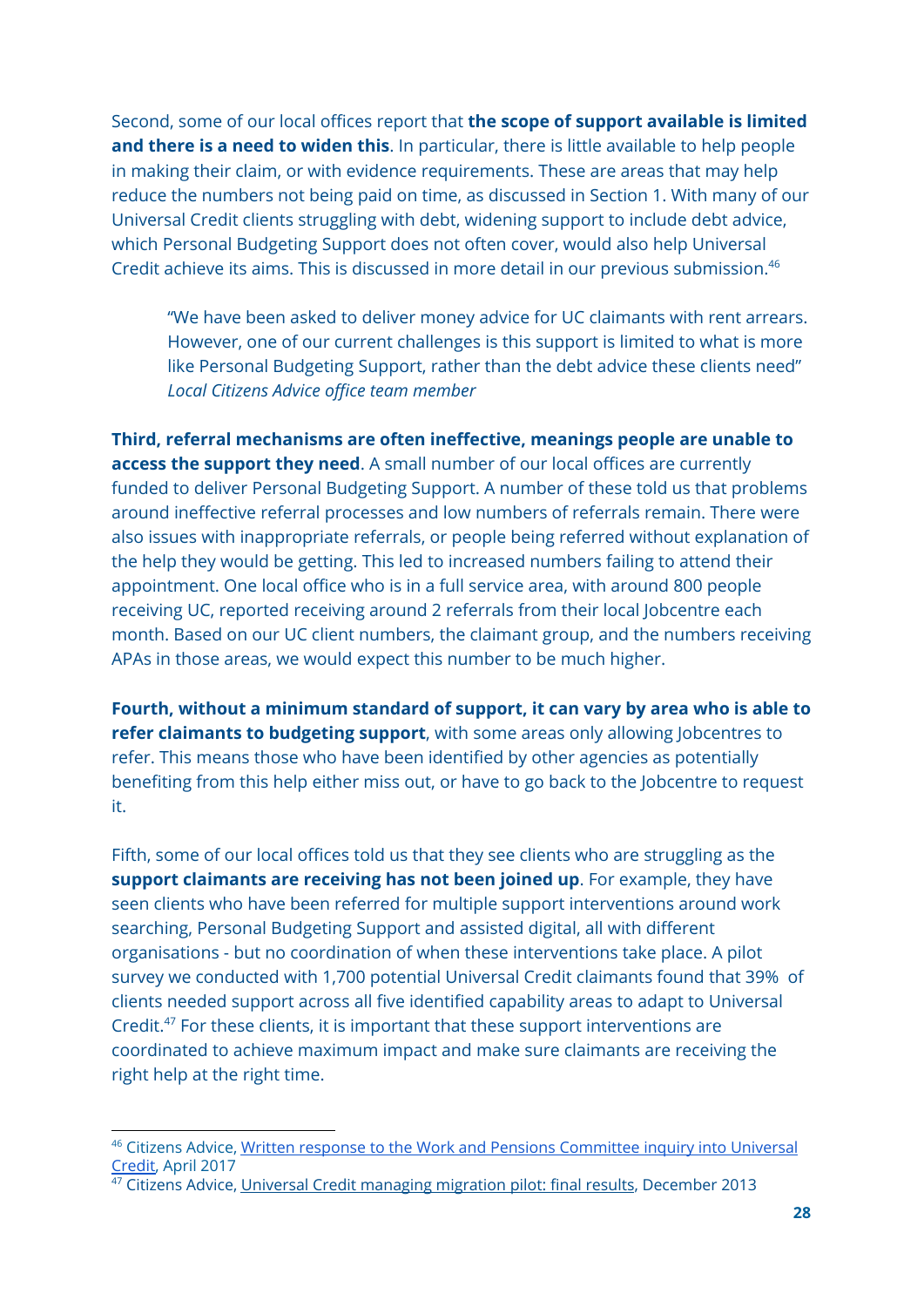**The Universal Support framework has not been republished or updated since 2014. Without this fully in place, Universal Support continues to be variable and dependent on arrangements in different areas.** This means essential learning from the Universal Support trials is not being fully used and opportunities for wider evaluation and learning are being missed. In particular, **there is a need to trial support in areas with full service Universal Credit, where there is likely to be more claimants with additional or complex support needs.**

# **The impact of job centre closures**

DWP has recently announced a major programme of Jobcentre closures and mergers, with around 80 Jobcentres set to close.<sup>48</sup> While this will have implications for Jobcentre staff, who are already administering the roll-out of an extremely complex reform to the benefit system, our local offices have also raised concerns about the potential impact on our clients. This is a **particular issue for Jobcentres closing in the most rural areas or the outlying parts of larger cities, where public transport links are less accessible**. One local office in a rural area spoke to us about the impact of a local Jobcentre closure and the concern this was raising locally:

"We had a meeting with our district council today, and they are concerned about an aspect of the UC roll out… Their main concern is about some of the communities that fall within those postcodes [that are due to be included in the roll-out]... It would be really difficult for some of these residents to get to the Jobcentre they'll now need to attend. The bus journey takes 1 hour 44 minutes."

**Less accessible local Jobcentres could increase the risks that clients who need face-to-face help are not able to resolve problems.** For other clients, appointments that are a long distance from their home or workplace may lead to increased numbers of sanctions. Finally, UC requires some clients to attend the Jobcentre more frequently. This is a particular issue for working parents, who usually need to hand in proof of their childcare receipts to their work coach in order to have childcare costs covered.

# **4. Impact on support services**

### This section addresses the following question

● What impact is Universal Credit having on the income and costs of local authorities, housing associations, charities and other local organisations?

### **Summary**

Across our network of 300 local offices, Citizens Advice is providing advice to the equivalent of 1 in 10 new Universal Credit claimants every month. We have helped

<sup>48</sup> DWP, Update on the future of [Jobcentres,](https://www.gov.uk/government/news/update-on-the-future-of-dwp-jobcentres) October 2017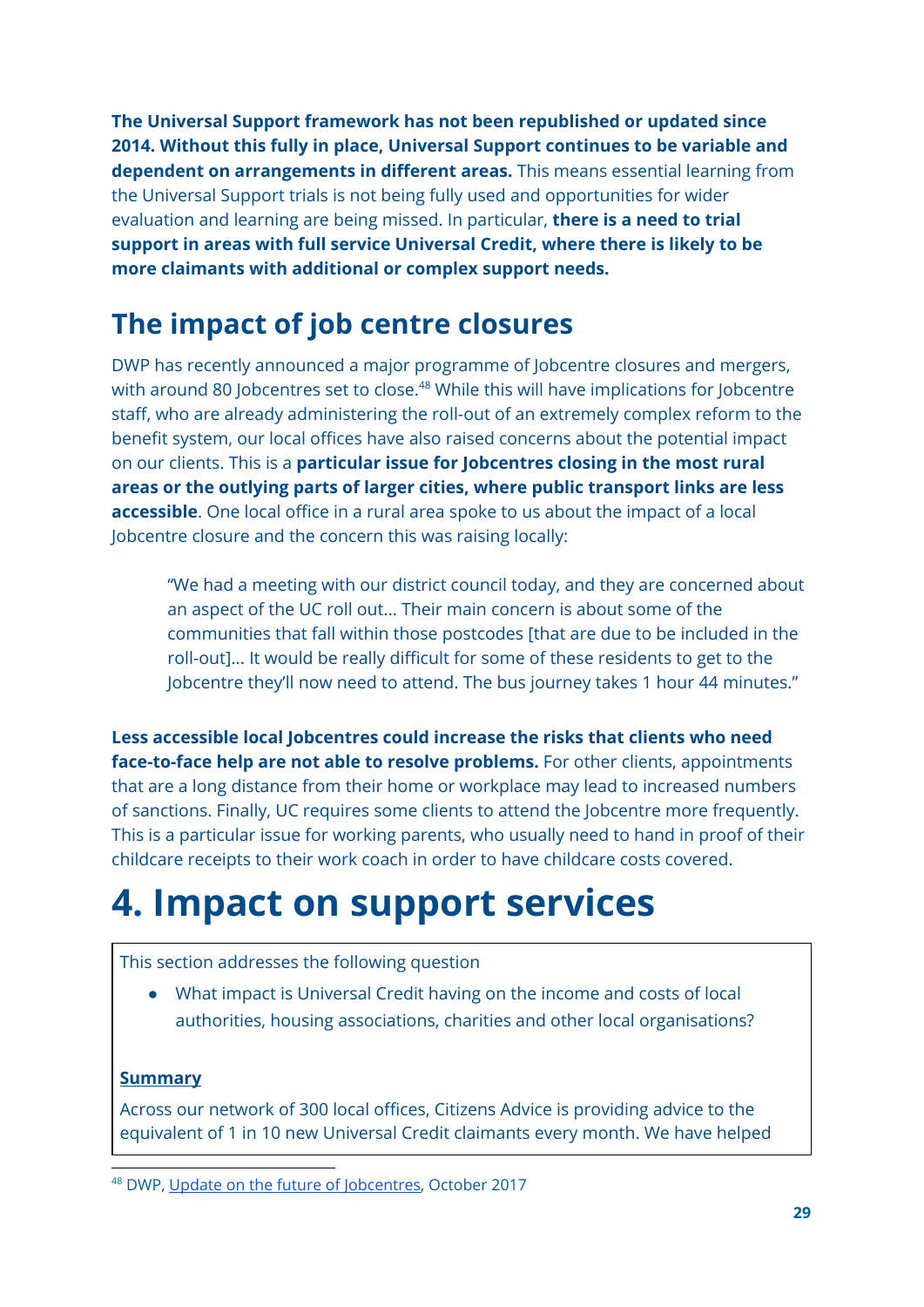40,000 people with 70,000 Universal Credit issues in the last 12 months. This chapter looks at how Universal Credit is affecting frontline advice services.

First, new rules on **explicit consent** within Universal Credit have placed greater demands on some of our clients and frontline advisers. Secondly, unlike the arrangements for legacy benefits, there are no dedicated **escalation numbers** for advisers to contact DWP. Third, there is limited **publically available guidance** on how Universal Credit is administered. Finally, the current **funded support offer** around issues such as personal budgeting is patchy and inconsistent.

### **Recommendations**

#### **Steps that could be taken immediately:**

- We recommend that **escalation lines and implicit consent are returned** whilst steps are taken to find a longer term solution to balancing data protection and the support needs of vulnerable UC claimants.
- Regularly updated screenshots of a claim and online journal, or dummy versions of these, should be provided for the advice and support community.

#### **Government should also consider:**

● Introducing **a third party support portal**. This would improve security by verifying authentic agencies, reducing the need for explicit consent. This portal should include a mechanism for advisers to escalate issues, view an example Universal Credit journal and claim, and receive updates on any changes to the Universal Credit system.

**As Chart 4 shows, as full service rolls out we have been helping a rapidly increasing number of people with Universal Credit.** The number of people we help with UC who live in live service areas has remained fairly stable, whereas the number living in full service areas is increasing rapidly. In September 2017, 60% of the people we helped with UC lived in local authorities with full service. This is despite the fact that only 40% of all the people on UC live in full service areas.<sup>49</sup>

## **Chart 4: Number of clients helped with UC living in local authorities with full service compared to live service**

<sup>49</sup> Calculated using CItizens Advice client data and DWP 'People on UC' figures from StatXplore for the month of September 2017.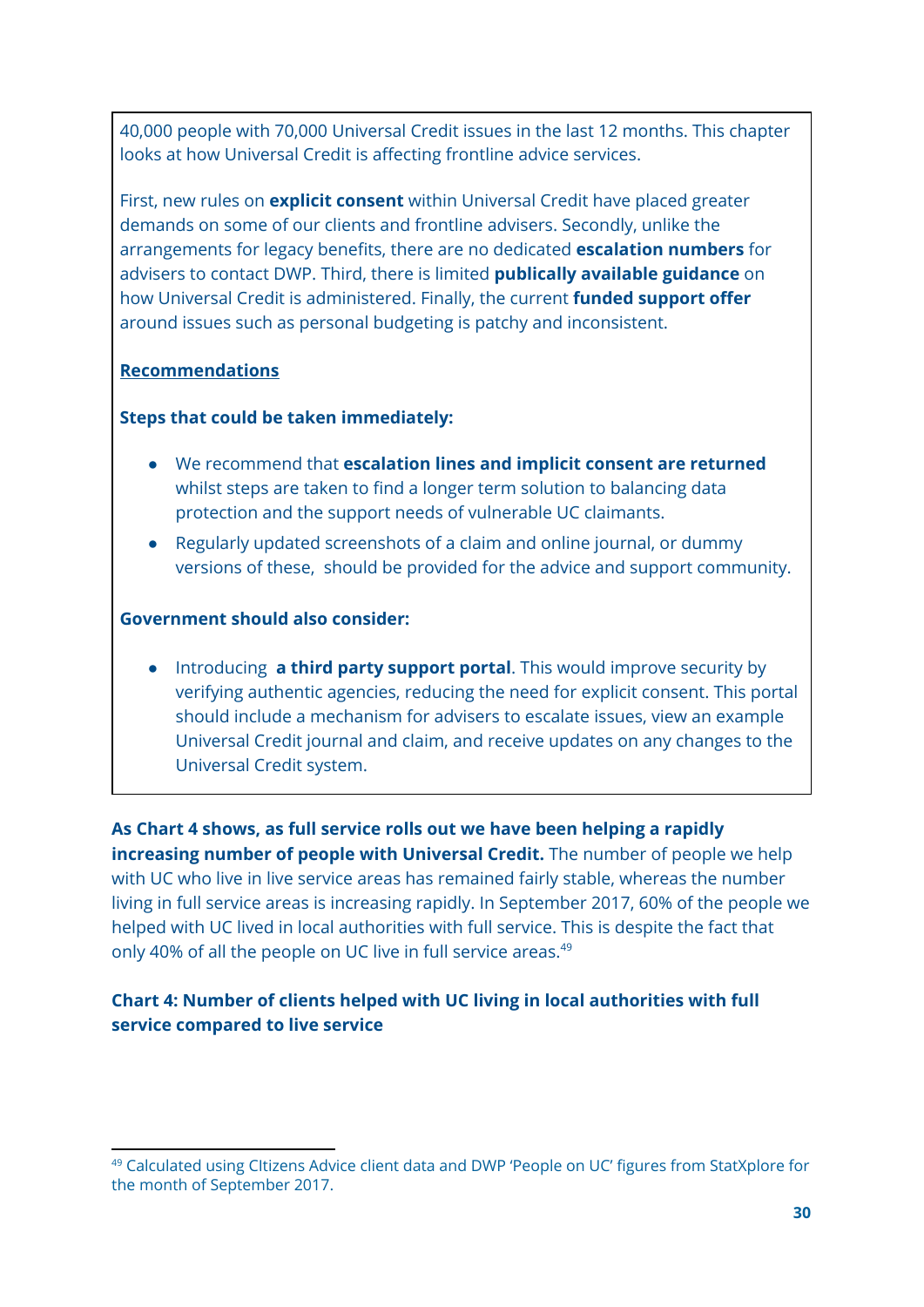

Source: Citizens Advice data January 2016 to September 2017

When the number of clients we help with UC is compared to the total number of new claimants, we now routinely provide support to the equivalent of more than 1 in 10 new claimants every month. As Chart 5 below illustrates, this proportion started growing when full service roll out began in May 2016.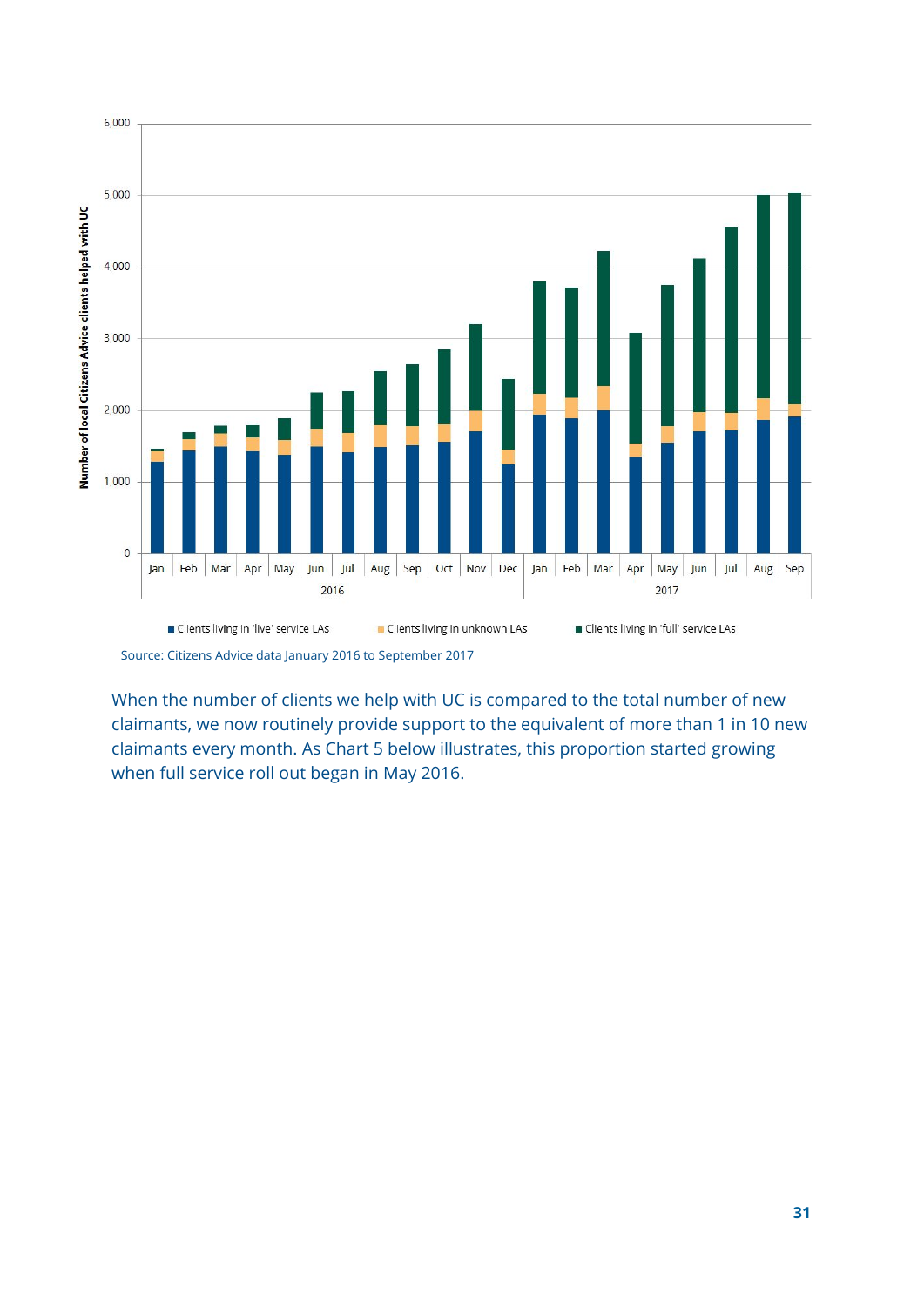

## **Chart 5: Citizens Advice clients helped with UC as a proportion of new starts since January 2016**

Source: calculated using Citizens Advice data and Starts on UC data from DWP StatXplore, January 2016 to August 2016

UC is often closely linked to other advice issues, in particular debt . In August and September 2017, 70% of the people we helped with UC also needed advice about another issue compared to 62% for those who we helped with legacy benefits. $^{50}$  This again adds to the workload for our advisers supporting them. One frontline adviser expressed concern that clients are sometimes now having to wait 2 weeks for an appointment for debt or benefits advice which would previously have taken 2 or 3 days. In other cases, local offices reported that their client numbers were stabilising because they had reached the maximum capacity of their resources, and were having to turn people away.

There are a number of other changes to the way in which Universal Credit is designed and administered which affect those providing frontline advice. **First, new rules on explicit consent within Universal Credit have also placed greater demands on some of our clients and frontline advisers.** Under UC, claimants have to give 'explicit' consent, meaning a claimant must tell DWP through their journal or via the helpline which individuals can speak on their behalf on specific issues, or the adviser must be present on a call. Under legacy benefits and live service UC it is possible for advisers to

<sup>50</sup> Citizens Advice client data, August 2017 to September 2017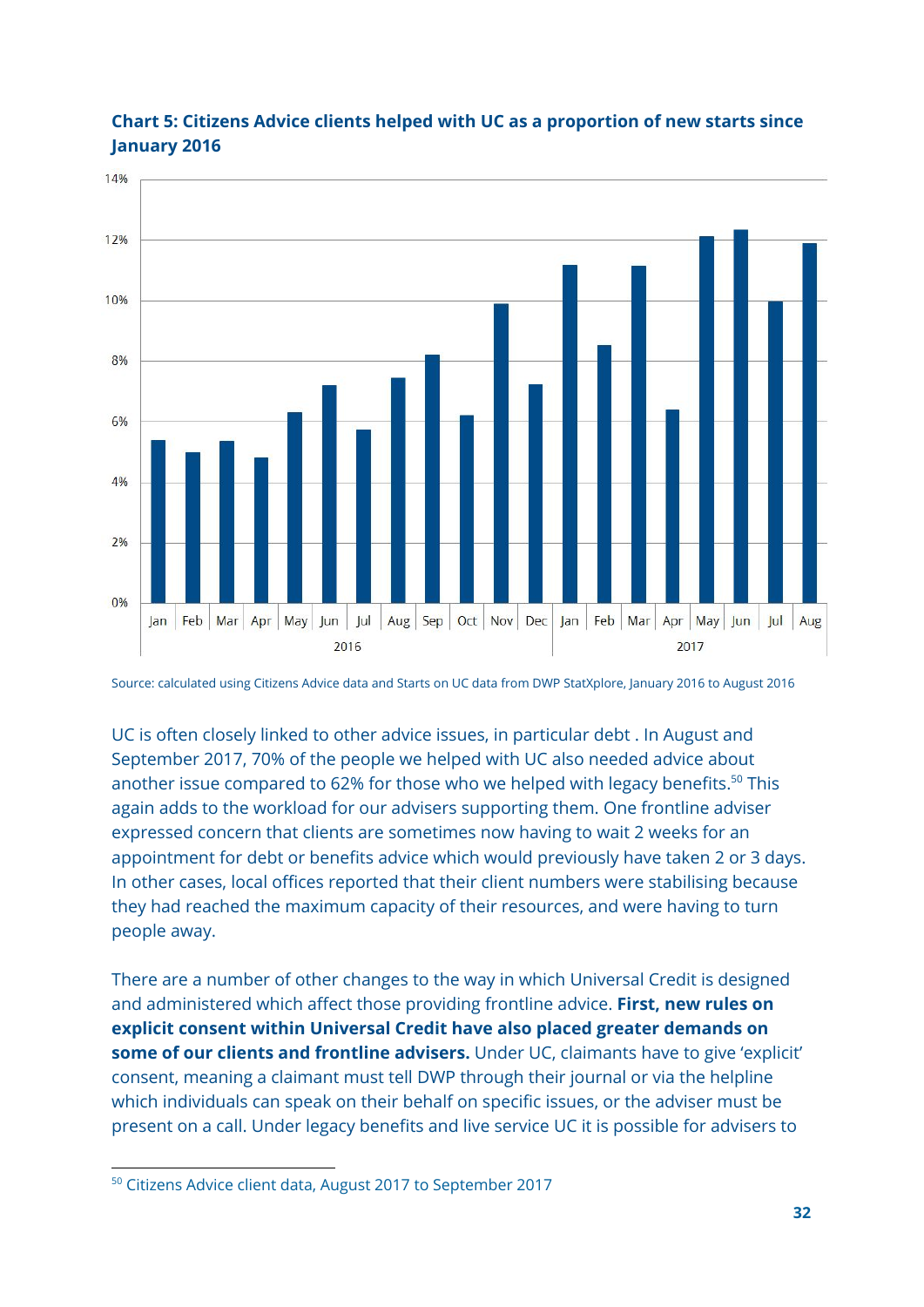use 'implicit' consent where DWP staff use their experience and judgement to determine whether the adviser is a genuine representative based on the amount of information they know about the client. Explicit consent can be particularly challenging for advisers and caseworkers who often have a limited time with a client and for follow up work due to high demand for appointments. This can be particularly challenging when: the wait for the helpline is long, when providing support in an outreach without computer access for a client to login to their journal or providing telephone advice, or if a client cannot remember their login details for their journal. This increases the time it takes to deal with issues and for some vulnerable claimants it can be practically very difficult to provide repeat consent.

#### **Client case study: Challenges around explicit consent**

Craig started claiming Universal Credit in 2016. However, in April 2017 Craig was diagnosed with cancer and was no longer in a position to look for work. He sent DWP the evidence to support his diagnosis, but didn't hear anything further. The following month he did not receive his UC payment.

Craig came to Citizens Advice and was referred to the MacMillan project. However, he was now too unwell to regularly attend the outreach office to ring DWP with an adviser present, and had no facility to make a three-way call to provide consent over the phone. These challenges providing explicit consent meant Craig was often unable to get the support he needed from an adviser to sort out his UC claim. He did try to contact DWP himself and requested that an adviser act on his behalf, but they were not prepared to accept this.

Craig lives alone and was left worrying how he was going to pay his rent and how he would be able to contact DWP while he was in hospital.

Whilst we recognise that the rules around explicit consent can help protect personal information - and that DWP are actively working to resolve some of the issues - the current rules continue to act as a barrier to some of the most vulnerable claimants receiving the support they need. With an increased demand on our service for advice and support on UC, it is vital that this issue is addressed urgently and that the correct balance between data protection and support needs is achieved.

**Secondly, unlike the arrangements for legacy benefits, there are no dedicated escalation numbers for advisers to contact DWP under Universal Credit.** Where advisers assisting clients experiencing difficulties with the legacy benefit system had escalation numbers allowing them to quickly reach DWP to resolve problems, this is no longer the case for Universal Credit. Our advisers must now phone the UC helpline, which can already entail long waiting times as discussed in section 3 above. In one local office, advisers estimated they were spending 30% of their time calling the UC helpline.

**Third, there is limited publically available guidance on how Universal Credit is administered.** For example, guidance on advance payments for UC claimants has never